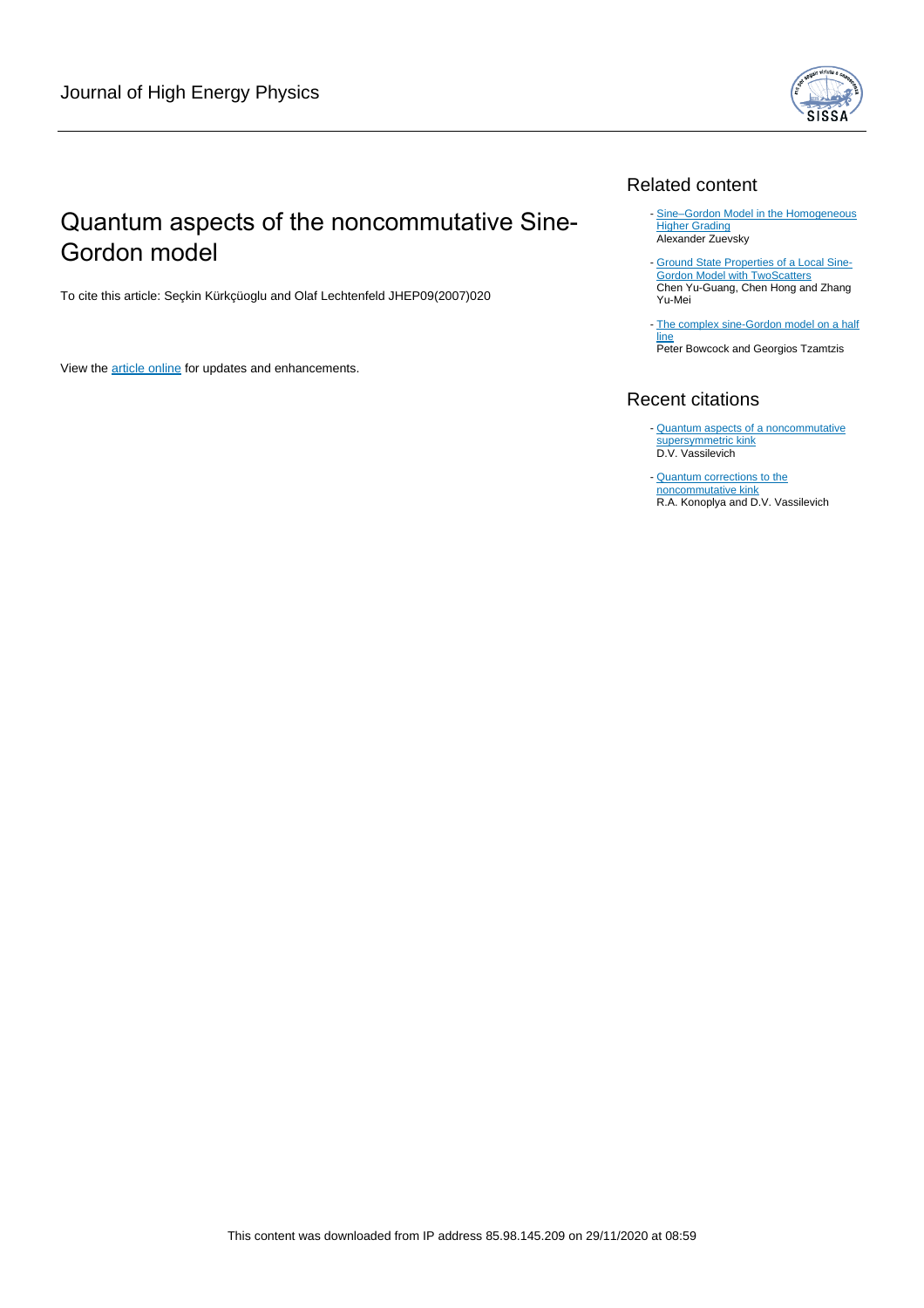Published by Institute of Physics Publishing for SISSA

Received: August 15, 2007 Accepted: August 16, 2007 Published: September 3, 2007

# Quantum aspects of the noncommutative Sine-Gordon model

## Seckin Kürkçüoğlu and Olaf Lechtenfeld

Institut für Theoretische Physik, Leibniz Universität Hannover Appelstraße 2, D-30167 Hannover, Germany  $E\text{-}mail: \texttt{seckin.kurkcuoglu@itp.uni-hannover.de}$  $E\text{-}mail: \texttt{seckin.kurkcuoglu@itp.uni-hannover.de}$  $E\text{-}mail: \texttt{seckin.kurkcuoglu@itp.uni-hannover.de}$ , [lechtenf@itp.uni-hannover.de](mailto:lechtenf@itp.uni-hannover.de)

Abstract: In this paper, we first use semi-classical methods to study quantum field theoretical aspects of the integrable noncommutative sine-Gordon model proposed in [hepth/0406065]. In particular, we examine the fluctuations at quadratic order around the static kink solution using the background field method. We derive equations of motion for the fluctuations and argue that at  $O(\theta^2)$  the spectrum of fluctuations remains essentially the same as that of the corresponding commutative theory. We compute the one-loop twopoint functions of the sine-Gordon field and the additional scalar field present in the model and exhibit logarithmic divergences, only some of which lead to UV/IR mixing. We briefly discuss the one-loop renormalization in Euclidean signature and comment on the obstacles in determining the noncommutativity corrections to the quantum mass of the kink.

Keywords: [Integrable Field Theories, Non-Commutative Geometry, Solitons Monopoles](http://jhep.sissa.it/stdsearch) [and Instantons](http://jhep.sissa.it/stdsearch).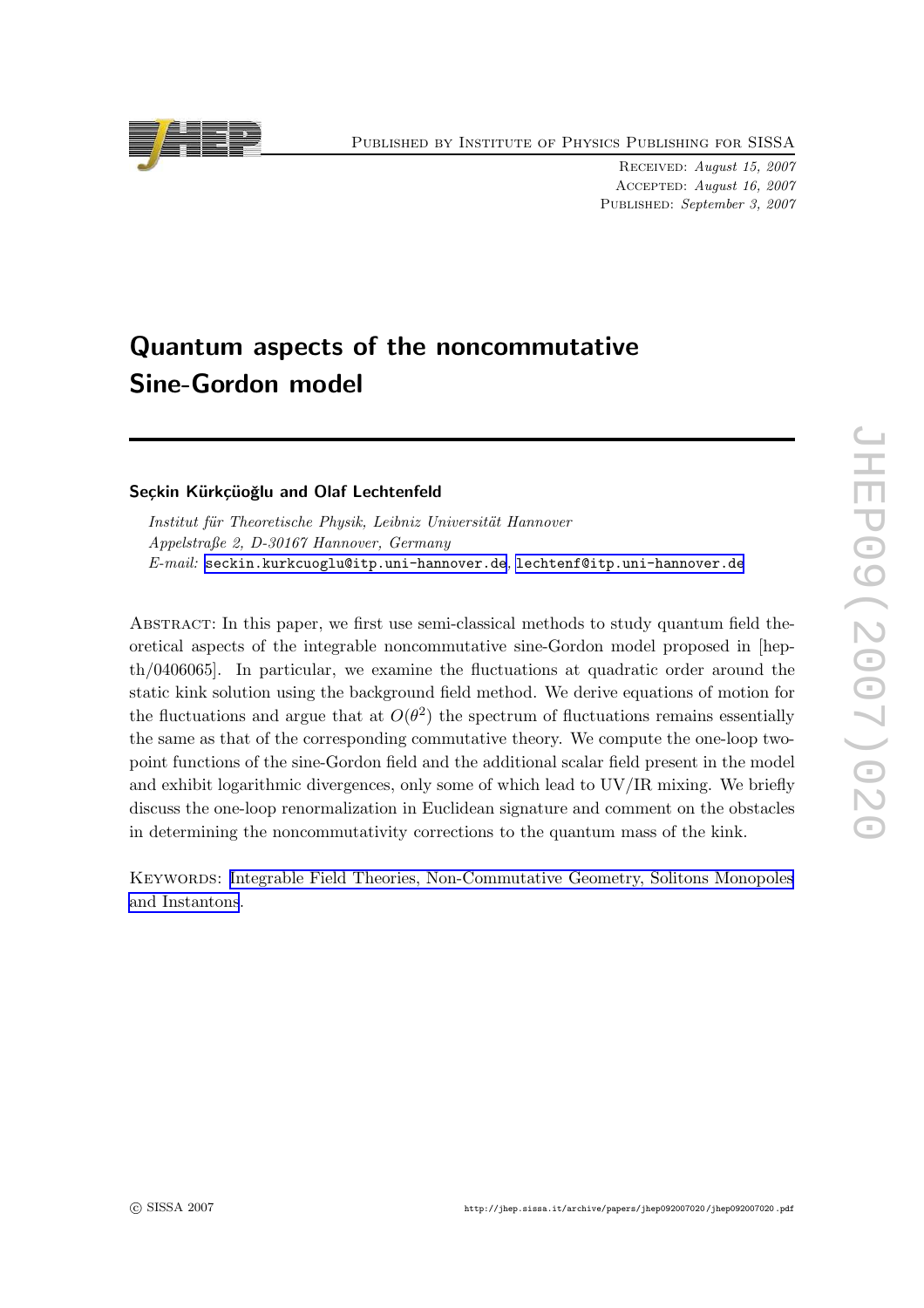## Contents

| 1. Introduction                               | 1              |
|-----------------------------------------------|----------------|
| 2. Basics                                     | $\bf{2}$       |
| 3. Fluctuations around a classical background | 3              |
| Stability equations<br>3.1                    | 3              |
| 3.2 Fluctuations in the vacuum sector         | $\overline{4}$ |
| 3.3 Fluctuations in the kink sector           | $\overline{4}$ |
| 4. One-loop two-point functions               | 9              |
| 5. Conclusions and outlook                    | 12             |
| A. Feynman rules                              | 12             |
| B. Results of the loop integrals              | 14             |

## 1. Introduction

Several aspects of classical and quantum field theories on noncommutative deformations of spacetime have been under investigation for some time now. Among them, field theories defined on Groenewold-Moyal type deformations of  $3+1$  and  $2+1$  dimensional spacetime hold a considerably large part of the literature (see for example [\[1\]](#page-15-0) for a review), whereas theories in  $1 + 1$  dimensions have not been considered extensively until very recently. In [\[2](#page-15-0), [3\]](#page-15-0) a noncommutative deformation of the sine-Gordon model was constructed, however it lacked some of the desirable features of a 1+1 dimensional field theory even at the classical level.

In [\[4](#page-15-0)] a novel noncommutative deformation of the sine-Gordon model has been proposed. This model is obtained through a dimensional reduction of a certain integrable timespace noncommutative sigma model in  $2+1$  dimensions, which was previously constructed in [\[5\]](#page-15-0). In [\[4\]](#page-15-0) it was demonstrated that this particular deformation of the sine-Gordon model possesses many attractive features at the classical level, as would be expected from a theory in  $1 + 1$  dimensions. Firstly, its classical integrability is guaranteed as it is obtained by dimensional reduction from the linear system of the noncommutative integrable sigma model. Although this dimensional reduction takes place initially at the level of equations of motion, it also works at the level of the action, leading directly to the sought for action in  $1 + 1$  dimensions. It was also shown in [\[4\]](#page-15-0) that solitonic solutions of the model exist, and the presence of the linear system made it possible to use the well-known technique of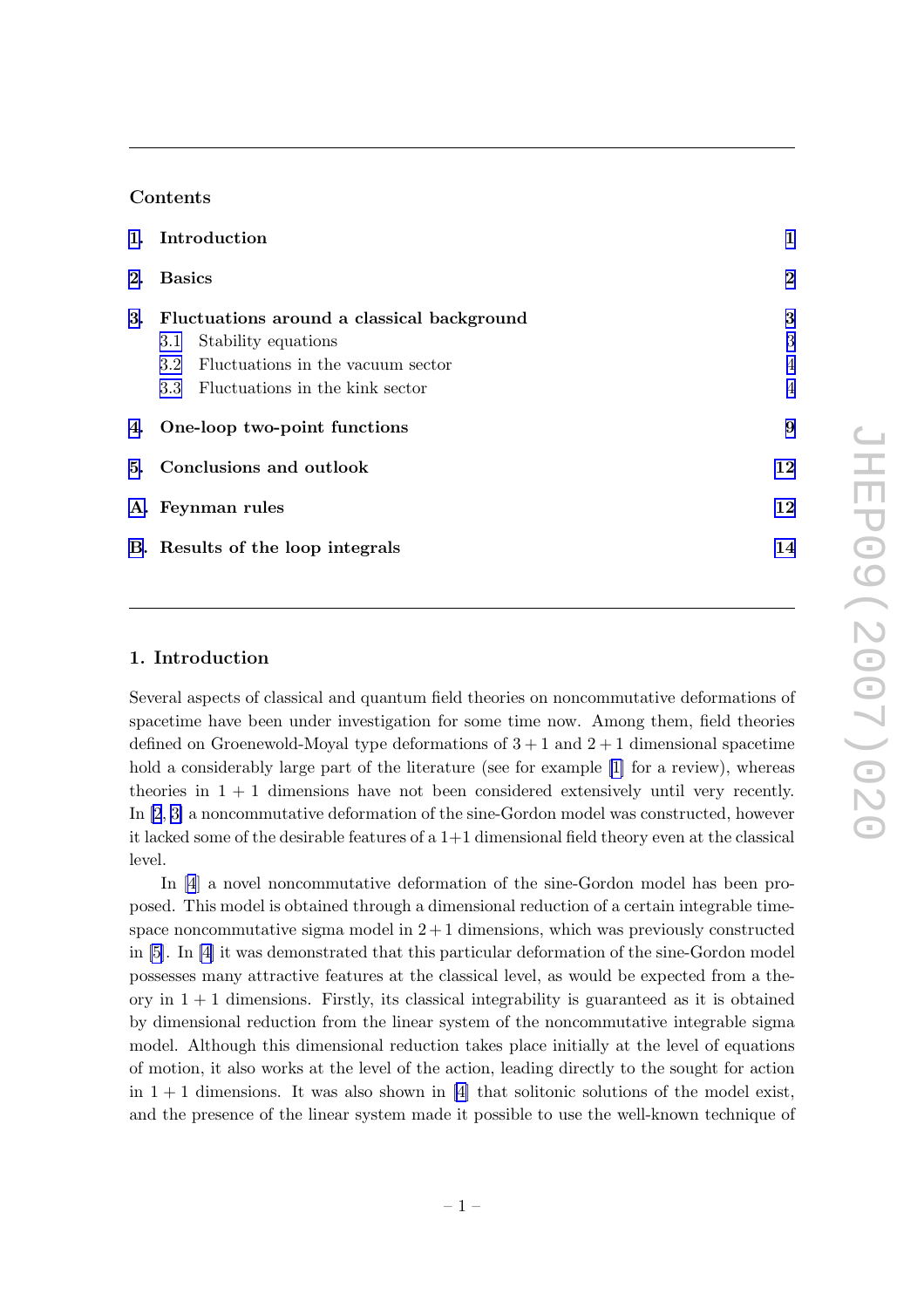<span id="page-3-0"></span>"dressing" to find these solutions in a systematic manner. Finally, a direct evaluation of the tree-level amplitudes performed in [\[4](#page-15-0)] revealed that the theory has a causal S-matrix and that no particle production occurs.

All these features make this model quite an attractive testing ground for launching further investigations on noncommutative deformations of  $1+1$ -dimensional field theories. In particular, it is desirable to find some indications on the behaviour of this model as a quantum field theory. With this state of mind, we first investigate the fluctuation spectrum in the background of the one-kink solution by applying elementary semi-classical methods. We find that at  $O(\theta)$  in perturbation theory the spectrum of quadratic fluctuations remains the same as that for the commutative sine-Gordon theory. We also argue that this spectrum remains essentially the same at order  $O(\theta^2)$  as well.

Next, we turn our attention to the two-point functions of the sine-Gordon field and the additional scalar field, in the vacuum sector at one-loop order, and exhibit that they both have logarithmic divergences. The amplitude for the sine-Gordon field also contains a piece which leads to UV/IR mixing. Interestingly, both two-point functions receive contribution from loop integrals which arise only from noncommutativity but do not lead to UV/IR mixing. Finally, we discuss the renormalization of the model for the Euclidean signature and comment on the obstacles in determining the noncommutativity corrections to the quantum mass of the kink.

## 2. Basics

In this section, we collect some elementary definitions to set the notation and conventions used throughout the text. We work in the  $1 + 1$ -dimensional Groenewold-Moyal spacetime  $\mathcal{A}_{\theta}(\mathbb{R}^{1+1})$ , generated by the coordinates t and y with the commutation relations

$$
[t, y]_\star := t \star y - y \star t = i\theta. \tag{2.1}
$$

The star product is defined by

$$
(\alpha \star \beta)(t, y) = \alpha e^{\frac{i}{2}\theta(\overleftarrow{\partial}_t \overrightarrow{\partial}_y - \overleftarrow{\partial}_y \overrightarrow{\partial}_t)} \beta, \quad \alpha, \beta \in \mathcal{A}_{\theta}(\mathbb{R}^{1+1}).
$$
 (2.2)

In order to avoid cluttered notation, we suppress the  $\star$  notation for the star products in all the formulae from now on. It is also understood that functions such as  $e^{f(t,y)}$  stand for  $e_{\star}^{f(t,y)} := 1 + f + \frac{1}{2}f \star f + \cdots$ . Throughout the paper, it will always be clear from the context whether the star product or the pointwise product is involved in a formula.

Let  $g_+$  and  $g_-$  be two elements of  $\mathcal{A}_{\theta}(\mathbb{R}^{1+1})$ , which are valued in  $U(1)_{\star}$ . Then the noncommutative sine-Gordon model of reference[[4](#page-15-0)] can be defined by the action functional

$$
S[g_+, g_-] = S_{\text{WZW}}[g_+] + S_{\text{WZW}}[g_-] + \alpha^2 \int dt dy \left(g_+^{\dagger} g_- + g_-^{\dagger} g_+ - 2\right),\tag{2.3}
$$

where

$$
S_{\text{WZW}}[f] = -\frac{1}{2} \int dt dy \,\partial_{\mu} f^{-1} \partial^{\mu} f - \frac{1}{3} \int dt dy \int_0^1 d\lambda \varepsilon^{\mu\nu\sigma} \,\hat{f}^{-1} \partial_{\mu} \hat{f} \hat{f}^{-1} \partial_{\nu} \hat{f} \hat{f}^{-1} \partial_{\sigma} \hat{f}.
$$
 (2.4)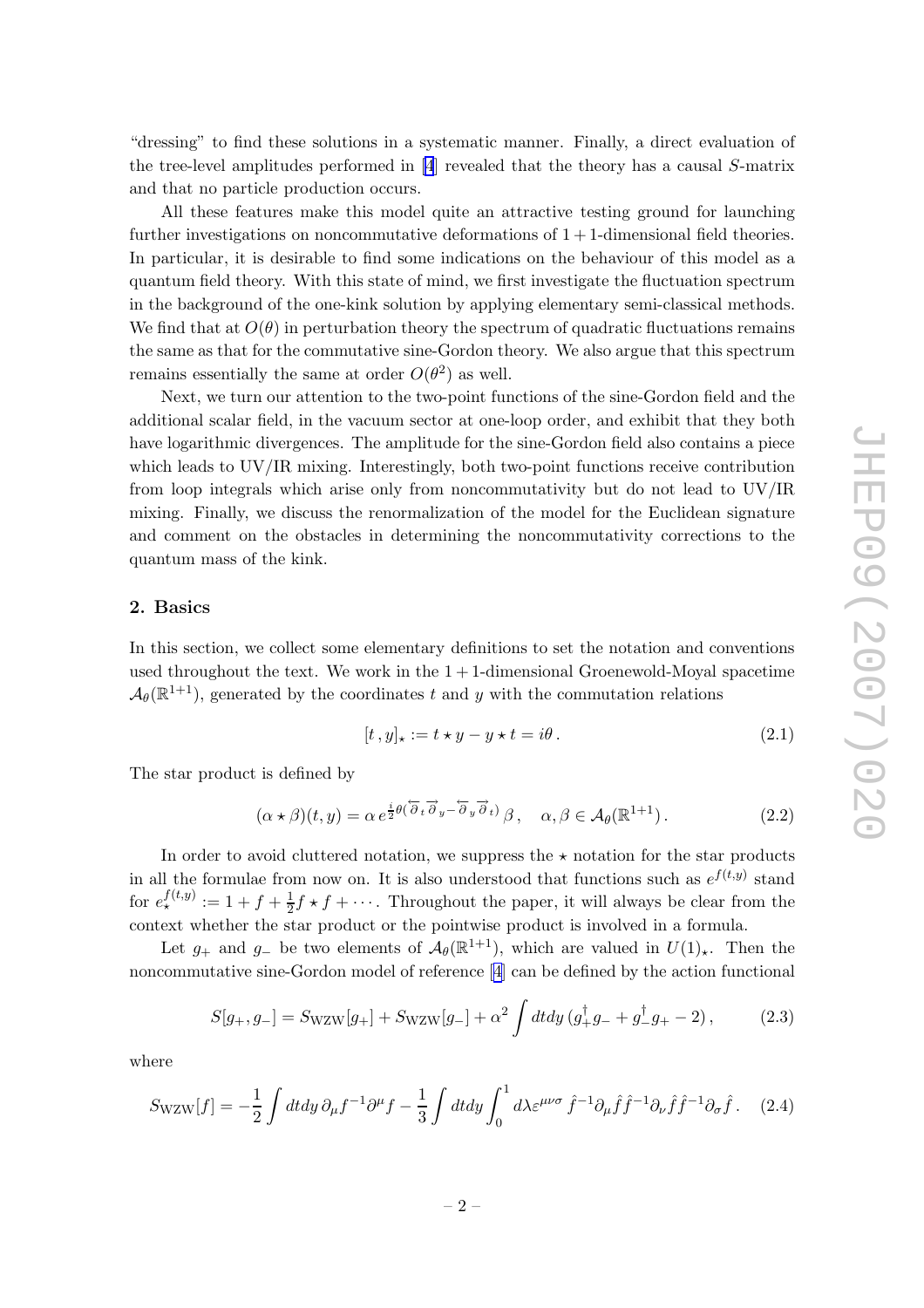<span id="page-4-0"></span>The Wess-Zumino (WZ) term in [\(2.4](#page-3-0)) contains a path on the interval [0 , 1], parametrized by a coordinate  $\lambda$ , which commutes with both t and y.  $\hat{f}(t, y, \lambda)$  is an extension of  $f(t, y)$ on this interval, interpolating between

$$
\hat{f}(t, y, 0) = \text{constant}, \quad \hat{f}(t, y, 1) = f(t, y).
$$
 (2.5)

It is possible to parametrize  $g_{\pm}$  in terms of scalar fields  $\phi_{\pm}(t, y)$  as

$$
g_{+} = e^{-i\phi_{+}} \,, \quad g_{-} = e^{i\phi_{-}} \,. \tag{2.6}
$$

Taking  $\theta \to 0$  and using the field redefinitions  $\varphi := \phi_+ + \phi_-$  and  $\rho := \phi_+ - \phi_-,$  the action  $S[g_+, g_-]$  leads to the usual (commutative) sine-Gordon action in the field  $\varphi$  plus a free scalar field action for the field  $\rho$ .

For further details on this model and its derivation from a certain noncommutative sigmamodel in  $2 + 1$  dimensions we refer the reader to the original articles [[4](#page-15-0), [6](#page-15-0)].

#### 3. Fluctuations around a classical background

#### 3.1 Stability equations

We split the fields by setting

$$
g_{+} = g_{0+}e^{-i\pi_{+}}, \qquad g_{-} = e^{i\pi_{-}}g_{0-}^{-1}, \qquad (3.1)
$$

where the set  $\{g_{0+}, g_{0-}\}\$  is any background satisfying the classical equations of motion that follow from  $S[g_+,g_-]$ , and  $\pi_+$ ,  $\pi_-$  are the fluctuations in this background. In the following subsections we will examine the vacuum and the one-kink solutions as backgrounds, which are both static. In any static background, one has

$$
g_{0+} = g_{0-} = g_0 \iff \phi_+ = \phi_- =: \phi_0 \tag{3.2}
$$

and from now on we will restrict ourselves to such backgrounds.

We expand the action  $S[g_+, g_-]$  to quadratic order in the fluctuations  $\pi_{\pm}$ . A long but straightforward calculation gives

$$
S[g_+, g_-] = \int dt dy \left[ -\frac{1}{2} \partial_\mu g_0^{-1} \partial^\mu g_0 - \frac{1}{2} (\partial_\mu \pi_+)^2 - \frac{1}{2} (\partial_\mu \pi_-)^2 - \left( \frac{1}{2} \eta^{\mu\nu} + \varepsilon^{\mu\nu} \right) g_0^{-1} \partial_\mu g_0 \left( [\partial_\nu \pi_+, \pi_+] + [\partial_\nu \pi_-, \pi_-] \right) \right]
$$
  
 
$$
+ \alpha^2 \int dt dy \left[ g_0^{-2} + g_0^2 - \frac{1}{2} (\pi_+^2 + \pi_-^2) (g_0^{-2} + g_0^2) - \pi_+ g_0 \pi_- g_0 - \pi_+ g_0^{-2} \pi_- g_0^{-2} \right] + O(\pi^3), \tag{3.3}
$$

up to cubic and higher order terms in  $\pi_{\pm}$ . This leads to the following equations of motion for  $\pi_{\pm}$ :

$$
- \partial_{\mu} \partial^{\mu} \pi_{\pm} + (\eta^{\mu\nu} - 2\varepsilon^{\mu\nu}) \left( [\partial_{\mu} \pi_{\pm}, g_0^{-1} \partial_{\nu} g_0] + \frac{1}{2} [\pi_{\pm}, \partial_{\mu} (g_0^{-1} \partial_{\nu} g_0)] \right) - \frac{\alpha^2}{2} \{ \pi_{\pm}, g_0^{-2} + g_0^2 \} - \alpha^2 (g_0 \pi_{\mp} g_0 + g_0^{-1} \pi_{\mp} g_0^{-1}) + O(\pi^2) = 0. \quad (3.4)
$$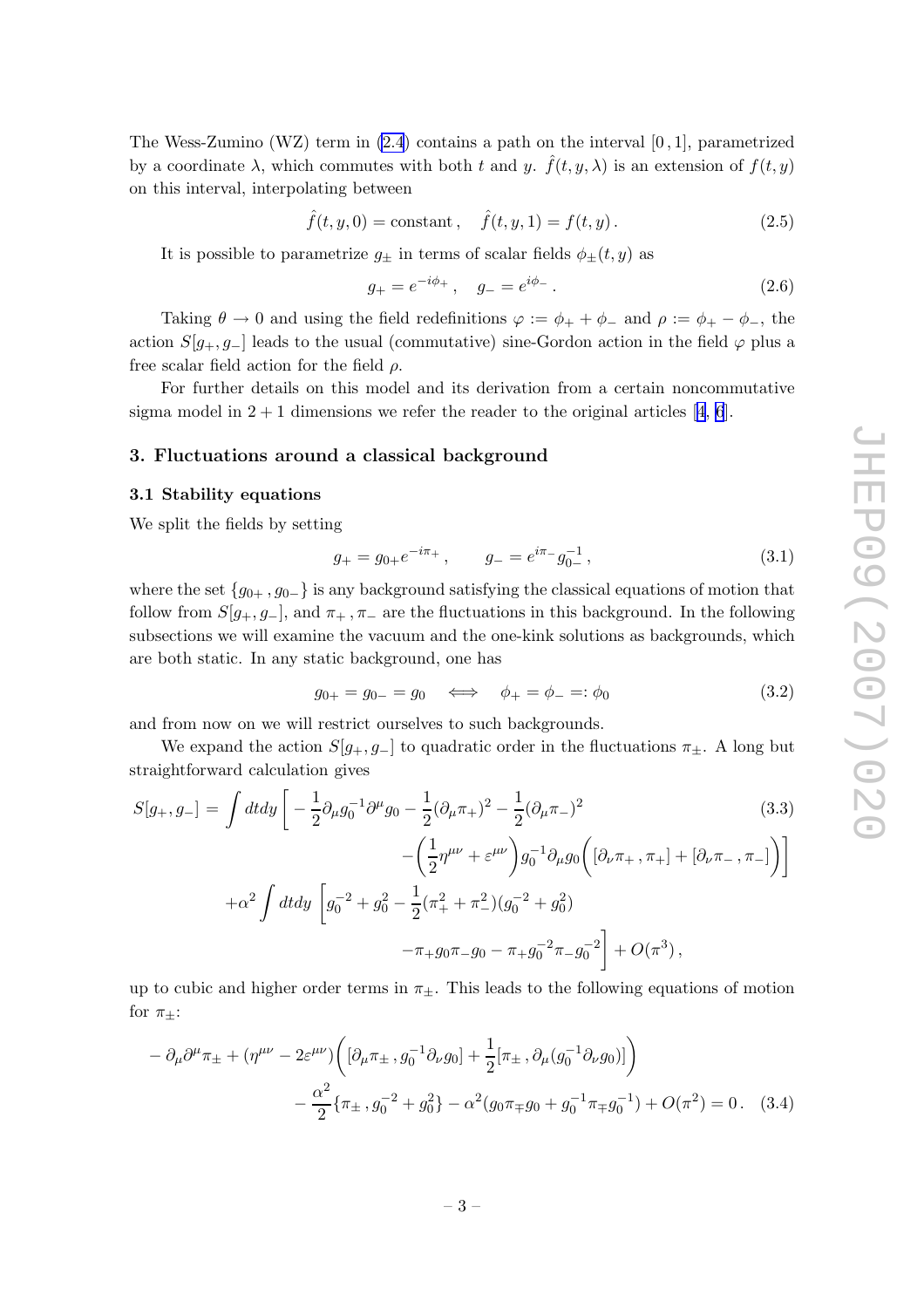<span id="page-5-0"></span>In ([3.4\)](#page-4-0) square and curly brackets denote respectively the commutators and anticommutators with respect to the star product. In the following we will work at order linear in  $\pi_{\pm}$ .

The equations in ([3.4\)](#page-4-0) decouple if we redefine the fluctuating fields as

$$
\eta := \frac{1}{2}(\pi_+ + \pi_-), \qquad \xi := \frac{1}{2}(\pi_+ - \pi_-). \tag{3.5}
$$

Thus we have

$$
- \partial_{\mu}\partial^{\mu}\eta + (\eta^{\mu\nu} - 2\varepsilon^{\mu\nu}) \left( [\partial_{\mu}\eta, g_0^{-1}\partial_{\nu}g_0] + \frac{1}{2} [\eta, \partial_{\mu}(g_0^{-1}\partial_{\nu}g_0)] \right) \tag{3.6}
$$
  

$$
- \frac{\alpha^2}{2} \{\eta, g_0^{-2} + g_0^2\} - \alpha^2 (g_0 \eta g_0 + g_0^{-1} \eta g_0^{-1}) = 0,
$$
  

$$
- \partial_{\mu}\partial^{\mu}\xi + (\eta^{\mu\nu} - 2\varepsilon^{\mu\nu}) \left( [\partial_{\mu}\xi, g_0^{-1}\partial_{\nu}g_0] + \frac{1}{2} [\xi, \partial_{\mu}(g_0^{-1}\partial_{\nu}g_0)] \right) \tag{3.7}
$$
  

$$
- \frac{\alpha^2}{2} \{\xi, g_0^{-2} + g_0^2\} + \alpha^2 (g_0 \xi g_0 + g_0^{-1} \xi g_0^{-1}) = 0.
$$

Let us now examine the consequences of  $(3.6)$  and  $(3.8)$  in the vacuum and one-kink sector.

#### 3.2 Fluctuations in the vacuum sector

In this case we have

$$
g_0 = e^{-\frac{i}{2}\varphi_0} = 1, \quad \varphi_0 = 0, \quad \rho_0 = 0,
$$
\n(3.8)

hence  $(3.6)$  and  $(3.8)$  simplify to

$$
-\partial_{\mu}\partial^{\mu}\eta - 4\alpha^{2}\eta = 0, \quad -\partial_{\mu}\partial^{\mu}\xi = 0.
$$
 (3.9)

Thus, in the vacuum background, the fluctuations  $\eta$  and  $\xi$  are plane waves

$$
\eta(t,y) = e^{\pm iky+i\omega t}, \quad \xi(t,y) = e^{\pm iry+i\nu t}, \tag{3.10}
$$

with the dispersion relations  $\omega^2 = k^2 + 4\alpha^2$  and  $\nu^2 = r^2$ . These results are in complete agreement with the fluctuation spectrum in the vacuum sector of the usual sine-Gordon theory. The presence of the ξ-fluctuations does not effect this conclusion as they are decoupled from  $\eta$  in this background.

#### 3.3 Fluctuations in the kink sector

Let us now examine the static one-kink solution for the  $g_0$  background. In this case we have

$$
g_0 = e^{-\frac{i}{2}\varphi_0}
$$
,  $\varphi_0 = 4 \arctan e^{-2\alpha y}$ ,  $\rho_0 = 0$ . (3.11)

We observe that  $(3.6)$  and  $(3.8)$  are complicated equations in which infinitely many derivatives in time and space appear due to the star product. It does not seem possible to solve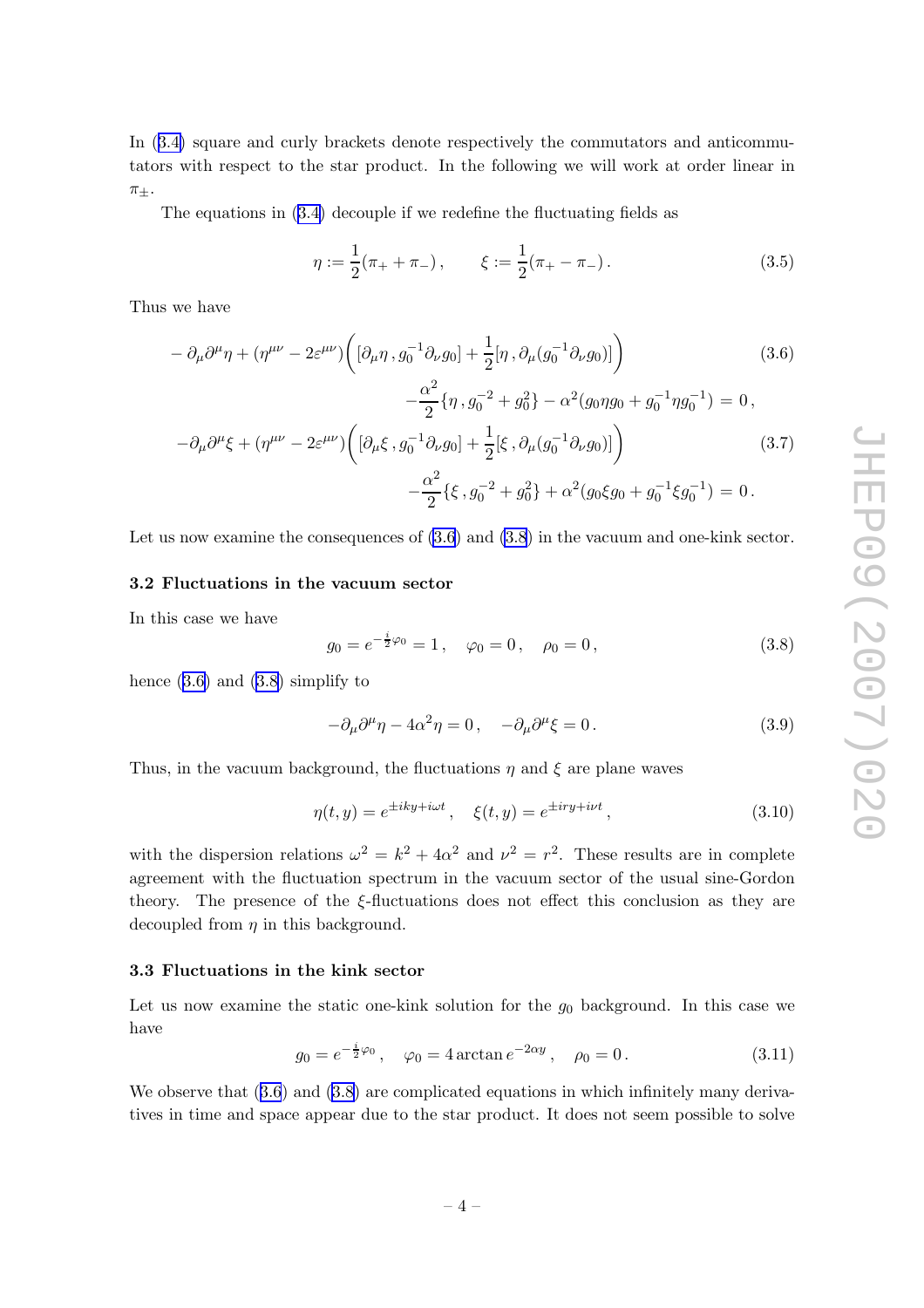<span id="page-6-0"></span>these equations analytically. In order to extract some physical information from these equations, let us assume that the noncommutativity is rather small and allows us to expand the star product in powers of  $\theta$ <sup>1</sup>.

Expanding ([3.6\)](#page-5-0) and [\(3.8\)](#page-5-0) to second order in  $\theta$ , we find (disregarding  $0(\theta^3)$  terms)

$$
-\partial_{\mu}\partial_{\mu}\eta - 4\alpha^{2}\cos\varphi_{0} + \frac{1}{2}\theta\partial_{y}^{2}\varphi_{0}\partial_{t}\partial_{y}\eta + \frac{\theta}{4}\partial_{y}^{3}\varphi_{0}\partial_{t}\eta + \theta\partial_{y}^{2}\varphi_{0}\partial_{t}^{2}\eta
$$
\n
$$
-\frac{1}{2}\alpha^{2}\theta^{2}\left(\partial_{y}^{2}\varphi_{0}\sin\varphi_{0} + (\partial_{y}\varphi_{0})^{2}\cos\varphi_{0}\right)\partial_{t}^{2}\eta = 0,
$$
\n
$$
-\partial_{\mu}\partial_{\mu}\xi + \frac{1}{2}\theta\partial_{y}^{2}\varphi_{0}\partial_{t}\partial_{y}\xi + \frac{\theta}{4}\partial_{y}^{3}\varphi_{0}\partial_{t}\xi + \theta\partial_{y}^{2}\varphi_{0}\partial_{t}^{2}\xi = 0.
$$
\n(3.13)

We now assume the following mode expansion for the fluctuations,

$$
\eta(t,y) = \sum_{n} e^{i\omega_n t} \psi_n(y), \quad \xi(t,y) = \sum_{n} e^{i\nu_n t} \chi_n(y).
$$
\n(3.14)

Substituting these into  $(3.12)$  and  $(3.13)$  and projecting to an eigenmode labelled by n we find

$$
\partial_y^2 \psi_n(y) + A \partial_y \psi_n(y) + B \psi_n(y) = 0,
$$
  
\n
$$
\partial_y^2 \chi_n(y) + C \partial_y \chi_n(y) + D \chi_n(y) = 0,
$$
\n(3.15)

where  $A, B, C, D$  are given by

$$
A = \frac{i}{2}\omega_n \theta \partial_y^2 \varphi_0,
$$
  
\n
$$
B = \left(1 - \theta \partial_y^2 \varphi_0 + \frac{1}{2}\alpha^2 \theta^2 (\partial_y^2 \varphi_0 \sin \varphi_0 + (\partial_y \varphi_0)^2 \cos \varphi_0)\right) \omega_n^2 + \frac{i}{4}\theta \omega_n \partial_y^3 \varphi_0 - 4\alpha^2 \cos \varphi_0,
$$
  
\n
$$
C = \frac{i}{2}\nu_n \theta \partial_y^2 \varphi_0,
$$
  
\n
$$
D = (1 - \theta \partial_y^2 \varphi_0) \nu_n^2 + \frac{i}{4}\theta \nu_n \partial_y^3 \varphi_0,
$$
\n(3.16)

Making the substitutions

$$
\psi_n := e^{-\frac{i}{4}\omega_n \theta \partial_y \varphi_0} \tilde{\psi}_n, \quad \chi_n := e^{-\frac{i}{4}\nu_n \theta \partial_y \varphi_0} \tilde{\chi}_n \tag{3.17}
$$

is sufficient to eliminate the terms which are first order in the y-derivatives in  $(3.15)$  and cast them into

$$
\partial_y^2 \tilde{\psi}_n(y) + \left( B - \frac{1}{4} A^2 - \frac{1}{2} \partial_y A \right) \tilde{\psi}_n(y) = 0,
$$
  

$$
\partial_y^2 \tilde{\chi}_n(y) + \left( D - \frac{1}{4} C^2 - \frac{1}{2} \partial_y C \right) \tilde{\chi}_n(y) = 0.
$$
 (3.18)

<sup>&</sup>lt;sup>1</sup>In[[7](#page-15-0)] the fluctuation spectrum of noncommutative Yang-Mills instantons are studied without performing a  $\theta$  expansion. It would be worthwhile to investigate the adaptability of the methods of [\[7\]](#page-15-0) to the current model.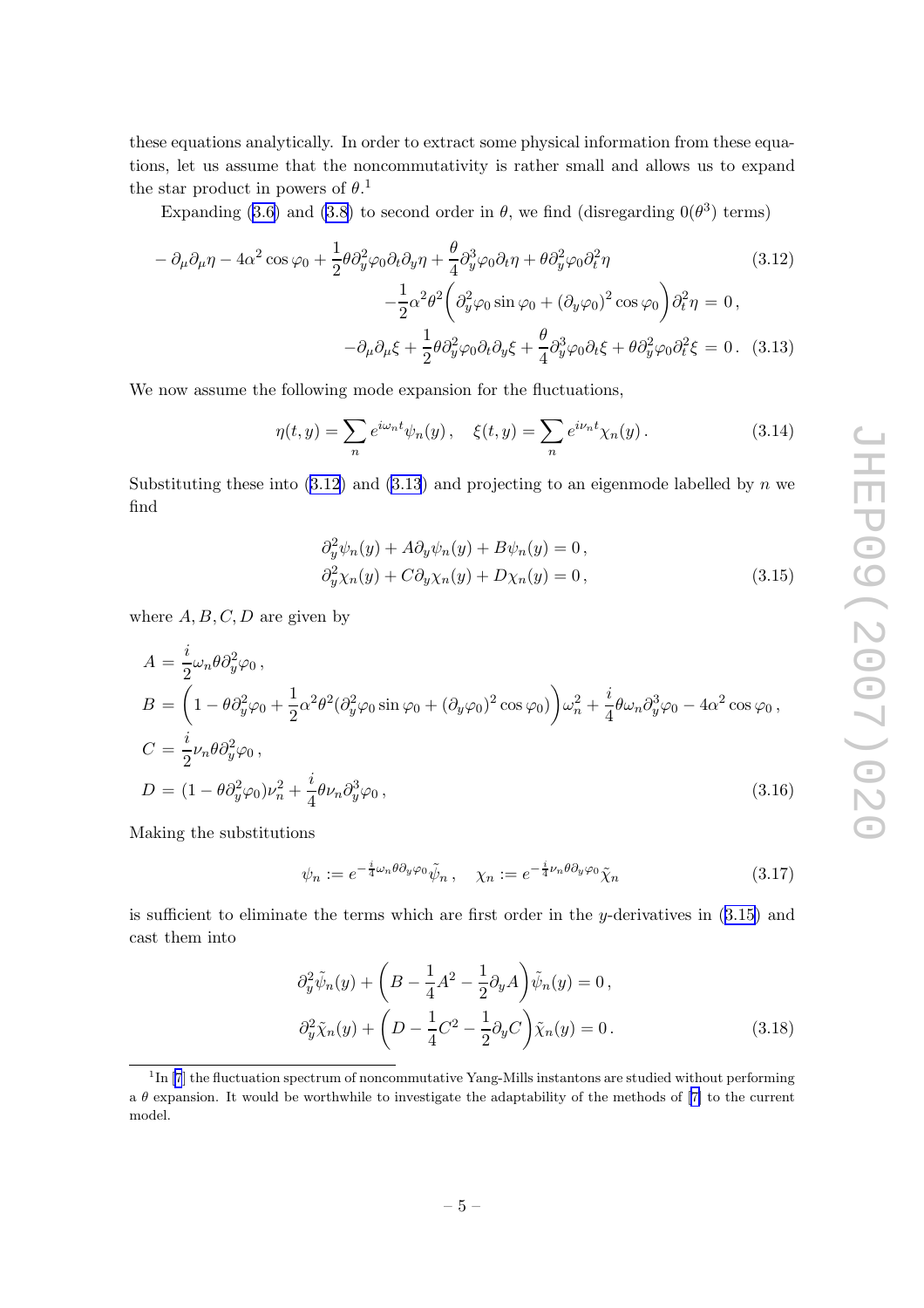<span id="page-7-0"></span>Using  $(3.11)$  $(3.11)$  and defining  $z := 2\alpha y$  we can write  $(3.18)$  $(3.18)$  as

$$
-\partial_z^2 \tilde{\psi}_n(z) + (2 \tanh^2 z - 1) \tilde{\psi}_n(z)
$$
\n
$$
-\left(2\theta \omega_n^2 \frac{\sinh z}{\cosh^2 z} + \omega_n^2 \alpha^2 \theta^2 \left(\frac{2}{\cosh^4 z} - \frac{\sinh^2 z}{\cosh^4 z}\right)\right) \tilde{\psi}_n(z) = \frac{\omega_n^2}{4\alpha^2} \tilde{\psi}_n(z),
$$
\n
$$
-\partial_z^2 \tilde{\chi}_n(z) - \left(2\theta \nu_n^2 \alpha^2 \frac{\sinh z}{\cosh^2 z} - \omega_n^2 \alpha^2 \theta^2 \frac{\sinh^2 z}{\cosh^4 z}\right) \tilde{\chi}_n(z) = \frac{\nu_n^2}{4\alpha^2} \tilde{\chi}_n(z). \quad (3.20)
$$

Invoking the standard semi-classical reasoning (see for example[[9](#page-16-0), [10\]](#page-16-0)), we can write the energy spectrum in the kink sector up to order  $O(\alpha^2)$  as

$$
E_{kink-sector} = 16\alpha + \frac{1}{2} \sum_{n} (\omega_n + \nu_n) + O(\alpha^2).
$$
 (3.21)

Note that in this expression the frequencies  $\nu_n$  associated to the field  $\rho$  also appear, as the kink sector is specified by the configuration [\(3.11\)](#page-5-0).

Hence, we now have the task of determining the eigenvalues  $\omega_n$  and  $\nu_n$ . (3.19) and (3.20) are one dimensional Schrödinger-type equations with complicated "potentials". However, exact solutions for these equations are known when  $\theta = 0$ . Thus, we may treat the  $\theta$ dependent terms as perturbations and  $\theta$  as a perturbation parameter. We now investigate different cases in some detail.

 $\theta \rightarrow 0$  limit. In this case (3.19) and (3.20) reduce to

$$
-\partial_z^2{}_0\psi_n(z) + (2\tanh^2 z - 1){}_0\psi_n(z) = \frac{0\omega_n^2}{4\alpha^2}{}_0\psi_n(z),\tag{3.22}
$$

$$
-\partial_z^2 \, o \chi_n(z) = \frac{0 \nu_n^2}{4 \alpha^2} \, o \chi_n(z) \,. \tag{3.23}
$$

where the left subscript in  $_0\psi_n(z)$ ,  $_0\omega_n^2$  etc. are put to indicate that they are the corresponding objects at  $\theta = 0$ .

We recognize  $(3.22)$  as the equation of quadratic fluctuations of the usual (commutative) sine-Gordon theory. It belongs to the class of Schrödinger-type equations with reflectionless potentials[[11](#page-16-0)] and has the discrete zero-mode solution

$$
{}_0\psi_0(z) = \partial_z \varphi_0 = -\frac{2}{\cosh z}, \quad \omega_0 = 0, \tag{3.24}
$$

followed by a continuum of states

$$
{}_0\psi_q(z) = e^{iqz}(\tanh z - iq), \quad {}_0\omega_q^2 = 4\alpha^2(q^2+1), \quad q \ge 0. \tag{3.25}
$$

Usually,  $_0\psi_q(z)$  are normalized by imposing periodic boundary conditions  $_0\psi_q(z+\frac{L}{2})$  $(\frac{L}{2}) =$  $_0\psi_q(z-\frac{L}{2})$  $\frac{L}{2}$ ) in a box of length L. Fluctuations in the vacuum sector can be normalized likewise. These require

$$
q_n 2\alpha L\delta(q_n) = 2\pi n = k_n L, \qquad (3.26)
$$

where  $\delta(q_n)$  is the phase shift defined below. The normalized states are

$$
{}_0\psi_{q_n}(z) = N e^{iq_n z} (\tanh z - iq_n), \quad N = L + Lq^2 - 2 \tanh \frac{L}{2}, \quad (3.27)
$$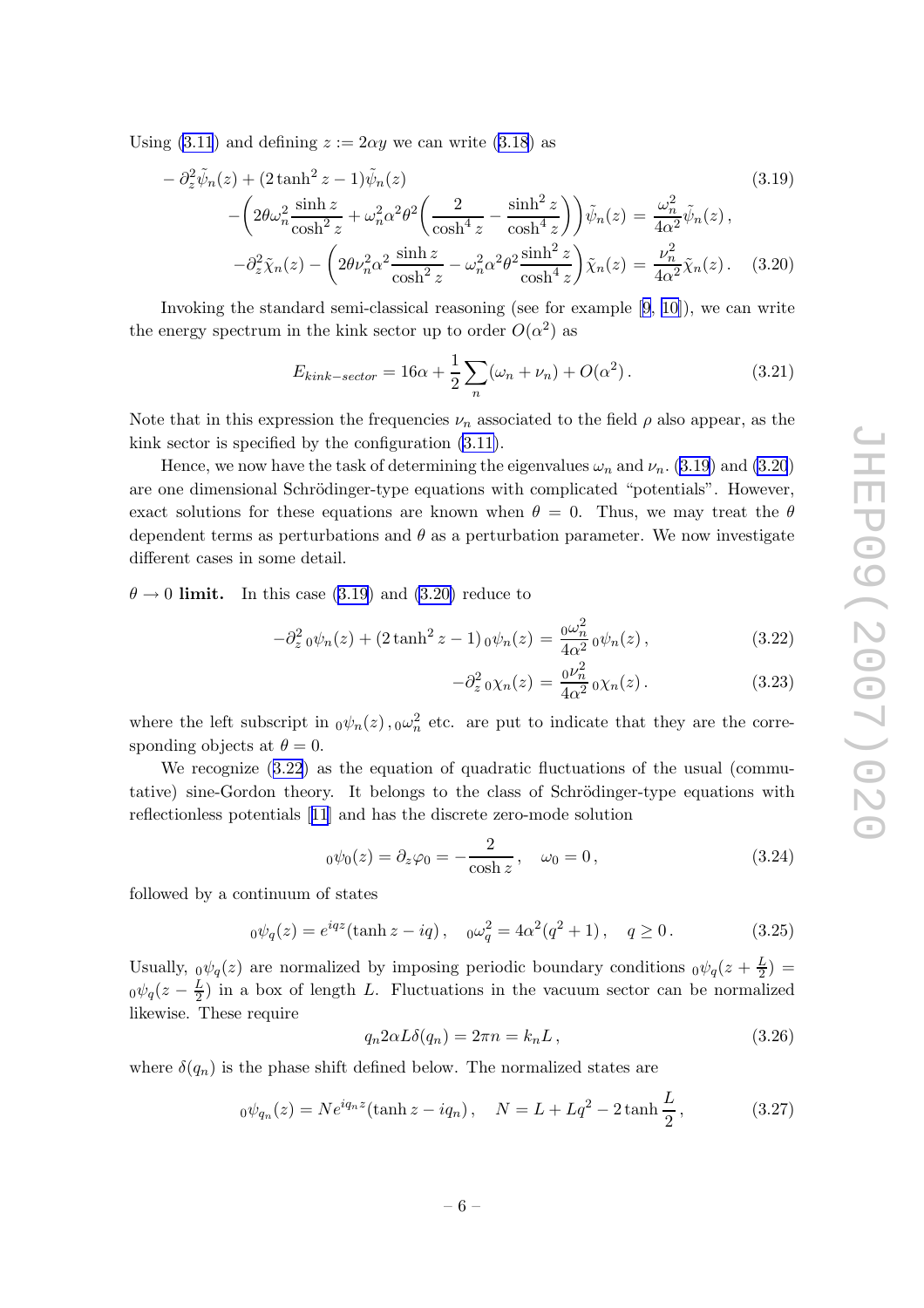where N is the normalization factor.  $_0\psi_{q_n}(z)$  has the asymptotic behaviour

$$
{}_0\psi_{q_n}(z) \longrightarrow e^{iq_n z} e^{\pm \frac{1}{2}\delta(q_n)}, \qquad (3.28)
$$

and

$$
\delta(q_n) = \pi \text{sgn}(q_n) - 2 \arctan q_n \tag{3.29}
$$

is the associated phase shift.

The equation ([3.23](#page-7-0)) is trivially solved by

$$
0\chi_n(z) = e^{\pm i\frac{\nu_n}{2\alpha}z}.
$$
\n(3.30)

Thus, the fluctuations  $_0\xi$  are plane waves as expected since, at  $\theta = 0$ ,  $_0\xi$  represent the fluctuations of the scalar field  $\rho$ , which is free in this limit.

Zero-mode. We observe that

$$
\psi_0(z) = \partial_z \varphi_0 = -\frac{2}{\cosh z} \tag{3.31}
$$

is a solution of [\(3.6](#page-5-0)) with zero frequency. This can be verified easily by direct substitution of  $\partial_z\varphi_0$  in [\(3.6](#page-5-0)). Thus, the only discrete mode of the commutative theory is unaffected by the presence of noncommutativity. In fact, this conclusion can also reached by noting that the kink solution and the associated zero mode are both independent of the time coordinate, thus all star products collapse to pointwise products.

**Perturbation theory.** Let us treat  $\theta$  in ([3.19](#page-7-0)) and [\(3.20](#page-7-0)) as the perturbation parameter. For the consistency of this assumption we further require that  $\omega_n$  and  $\nu_n$  dependence of the terms at order  $\theta$  and  $\theta^2$  in ([3.19\)](#page-7-0) and [\(3.20](#page-7-0)) are approximated by the commutative spectrum  $_0\omega_n$  and  $_0\nu_n$ .

In order to apply standard perturbation theory, we put the entire system in a box of length L, so that both  $\omega_n$  and  $\nu_n$  have discrete spectra. When  $L \to \infty$ , the continuum structure will be recovered. Let us focus on the spectrum of  $\omega_n^2$ . The potential is read off from  $(3.19)$  $(3.19)$  to be

$$
V(z) = (2 \tanh^2 z - 1) - 2\theta \omega_n^2 \frac{\sinh z}{\cosh^2 z} + \omega_n^2 \alpha^2 \theta^2 \left(\frac{2}{\cosh^4 z} - \frac{\sinh^2 z}{\cosh^4 z}\right)
$$
  
 :=  $V_0(z) + \theta V_1(z) + \theta^2 V_2(z)$  (3.32)

and depends on the modes  $\omega_n$  themselves. Symbolically we can express the corrections to the spectrum of  $\omega_n^2$  as

$$
\omega_n^2 - 0\omega_n^2 =: \Delta_n(V_1) + \Delta_n(V_2), \qquad (3.33)
$$

where

$$
\Delta_n(V_1) = \theta \Delta_n^{(1)}(V_1) + \theta^2 \Delta_n^{(2)}(V_1) + \cdots ,
$$
  
\n
$$
\Delta_n(V_2) = \theta^2 \Delta_n^{(1)}(V_2) + \theta^4 \Delta_n^{(2)}(V_2) + \cdots ,
$$
\n(3.34)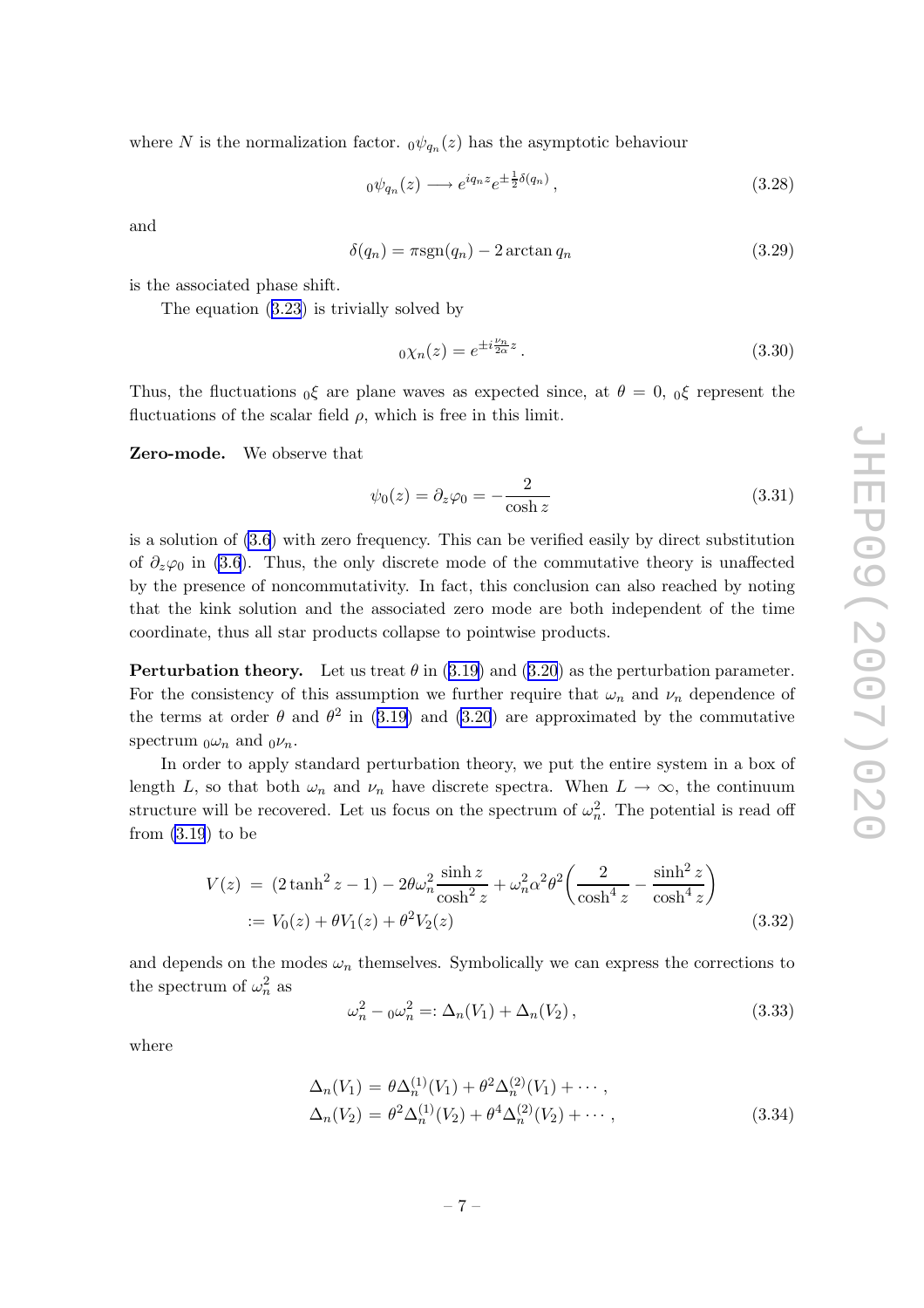

**Figure 1:** "Potential"  $V(z)$  for ([3.19\)](#page-7-0). Solid line represents  $V(z)$  at  $\theta = 0$ . Dashed line is at the values  $\theta \alpha^2 = \frac{1}{16}$  and  $_0\omega_q^2 = 4\alpha^2$ .

and the superscripts indicate the order of perturbation theory. Applying the perturbation theory at first-order in  $\theta$ , we immediately observe that corrections at this order vanish:  $\Delta_n^{(1)}(V_1) = 0$ , since  $V_1(z)$  is odd under parity  $z \to -z$ .

Let us move on to discuss the corrections at order  $\theta^2$ . In this case, it is sufficient to treat the terms of order  $\theta^2$  in first-order perturbation theory, while it is necessary to apply second-order perturbation theory to terms of order  $\theta$ . Applying first-order perturbation theory to  $V_2(z)$  gives:

$$
\Delta_n^{(1)}(V_2) = 0 \omega_n^2 \alpha^2 |N|^2 \int dz \, |\tanh z - iq_n|^2 \left( \frac{2}{\cosh^4 z} - \frac{\sinh^2 z}{\cosh^4 z} \right),\tag{3.35}
$$

where  $N$  is the normalization factor given in  $(3.27)$  $(3.27)$ . The integral in  $(3.35)$  can be computed exactly. To leading order in L we find

$$
\Delta_n^{(1)}(V_2) \approx 0 \omega_n^2 \alpha \left(\frac{1}{15} + q_n^2\right) \frac{1}{L},
$$
  

$$
\approx 0 \omega_n^2 \alpha \left(\frac{1}{15} + \frac{k_n^2}{4\alpha^2}\right) \frac{1}{L} + O(\frac{1}{L^2})
$$
(3.36)

since it follows from ([3.26\)](#page-7-0) that  $q_n^2 = \frac{1}{4\alpha}$  $\frac{1}{4\alpha^2}(k_n^2-\frac{2\delta(k_n)}{L})$  $\frac{(k_n)}{L}$  +  $O(\frac{1}{L^2})$ . Thus  $\Delta_n^{(1)}(V_2)$  vanishes in the limit  $L \to \infty$ .

Second-order perturbation theory is required to determine  $\Delta_n^{(2)}(V_1)$ . However, its calculation becomes too complicated to extract an analytical answer even in the large-L limit. Perhaps a numerical study could help to assess the strength of this term as  $L \to \infty$ . Nevertheless, we observe that the perturbing potentials  $V_1(z)$  and  $V_2(z)$  both fall off to zero exponentially fast as  $z \to \pm \infty$ , and  $V(z)$  converges to one in both these limits (see, figure 1). These considerations suggest that the starting point  $\omega_n^2 = 4\alpha^2$  of the continuous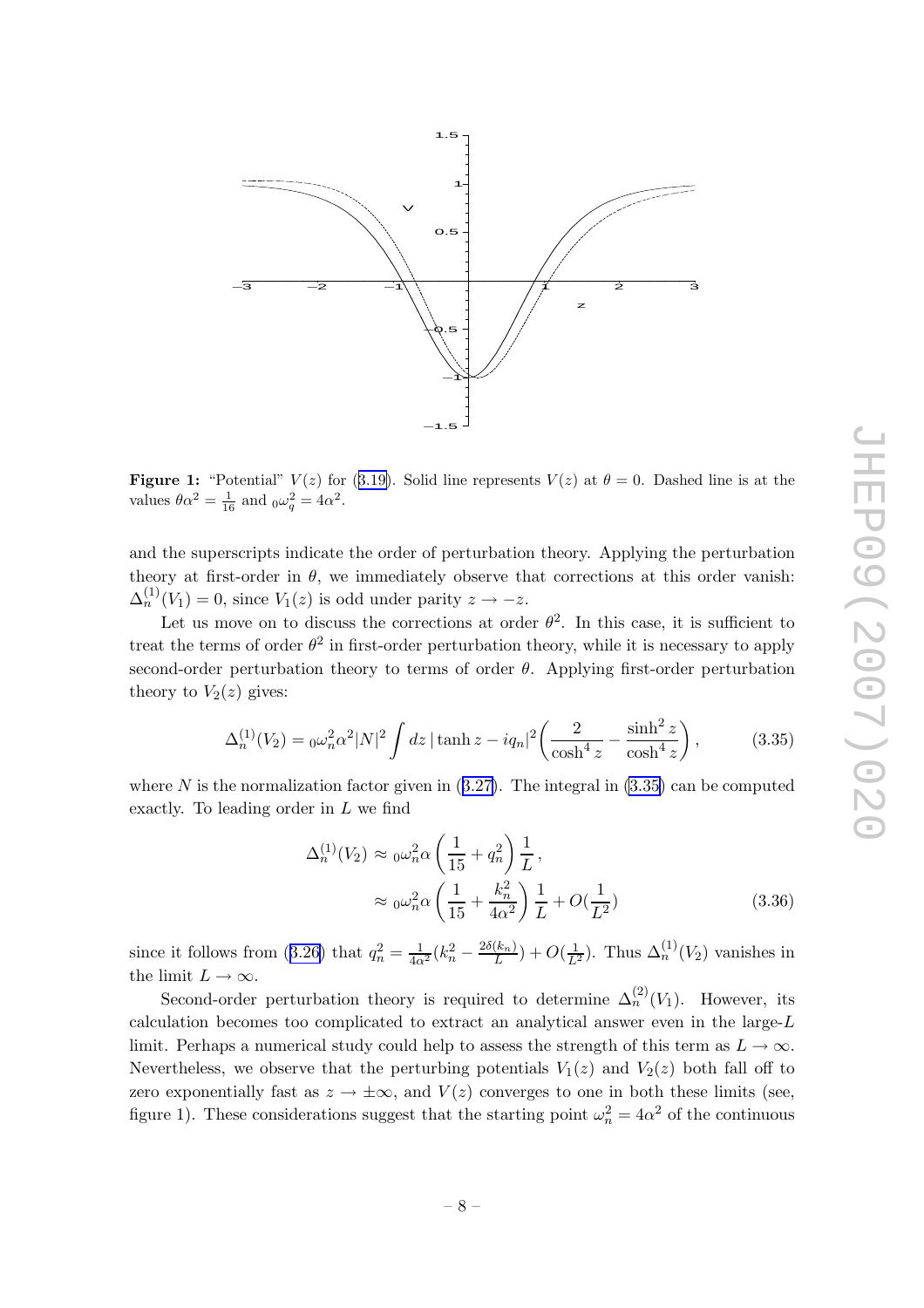<span id="page-10-0"></span>spectrum remains unaltered, while the density of states are probably stirred up to a degree which is insensitive to the methods applied in this paper. Thus it seems rather unlikely that  $\Delta_n^{(2)}(V_1)$  will substantially alter the spectrum of fluctuations.

Similar statements are also valid for the perturbing potential in ([3.20\)](#page-7-0). In particular, corrections to first order in  $\theta$  vanish, since this perturbation is also odd under parity. Thus the dispersion relation for the fluctuations  $\xi$  remains the same as that of the vacuum sector  $\nu_n^2 = r_n^2$ .

After this analysis, it is now possible to perform the vacuum subtraction from  $E_{\text{kink}}$ by writing

$$
E_{\text{kink}} - E_{\text{vac}} = 16\alpha + \frac{1}{2} \sum_{n} 2\alpha (q_n^2 + 1)^{\frac{1}{2}} + \sum_{n} r_n - \frac{1}{2} \sum_{n} (k_n^2 + 4\alpha^2)^{\frac{1}{2}} - \sum_{n} r_n + O(\alpha^2)
$$
  
= 
$$
16\alpha - \frac{1}{4\pi} \int dk \sqrt{k^2 + 4\alpha^2} \frac{d}{dk} \delta(k) + O(\alpha^2) + O(\theta^3).
$$
 (3.37)

Up to order  $O(\theta^3)$  this coincides with the usual expression for the sine-Gordon model [\[8,](#page-15-0) 9, as we have argued that  $q_n$  remains unaltered at order  $\theta^2$ . Finally, we note that in the corresponding commutative model, a mathematically precise treatment of the vacuum energy subtraction and alternative methods for regularization of the remaining divergences are presented in [\[10](#page-16-0)].

### 4. One-loop two-point functions

In this section we compute the two-point functions for the sine-Gordon field and the additional scalar field in the model at the one-loop level in the vacuum sector. We observe that for this purpose it will suffice to know the action  $S[g_+, g_-]$  to quadratic order in the fields  $\phi_{\pm}$ . Making this expansion and performing the field redefinitions

$$
\varphi := \phi_+ + \phi_-, \quad \rho := \phi_+ - \phi_-, \tag{4.1}
$$

we find

$$
S[\varphi,\rho] = -\frac{1}{4}\partial_{\mu}\varphi\partial^{\mu}\varphi - \frac{1}{4}\partial_{\mu}\rho\partial^{\mu}\rho - \frac{1}{4!}\frac{1}{2^{3}}\left([\partial_{\mu}\varphi,\varphi]^{2} + [\partial_{\mu}\rho,\rho]^{2} + 2[\partial_{\mu}\varphi,\varphi][\partial^{\mu}\rho,\rho]\right) -\frac{i}{4}\varepsilon^{\mu\nu}(3\partial_{\mu}\varphi\partial_{\nu}\varphi\rho + \partial_{\mu}\rho\partial_{\nu}\rho\rho) + \alpha^{2}\left(-\varphi^{2} + \frac{1}{12}\varphi^{4}\right) + O(\varphi^{k}\rho^{5-k}).
$$
 (4.2)

From the commutative limit of  $(2.3)$  $(2.3)$  or  $(4.2)$  it is clear that  $\varphi$  is the sine-Gordon field. Feynman rules are extracted from this action, and they are listed in appendix A.

For  $\varphi$ , we find that one-loop two-point function

$$
\langle \varphi(P)\varphi(P)\rangle := I_{\varphi}(P^2)
$$
\n(4.3)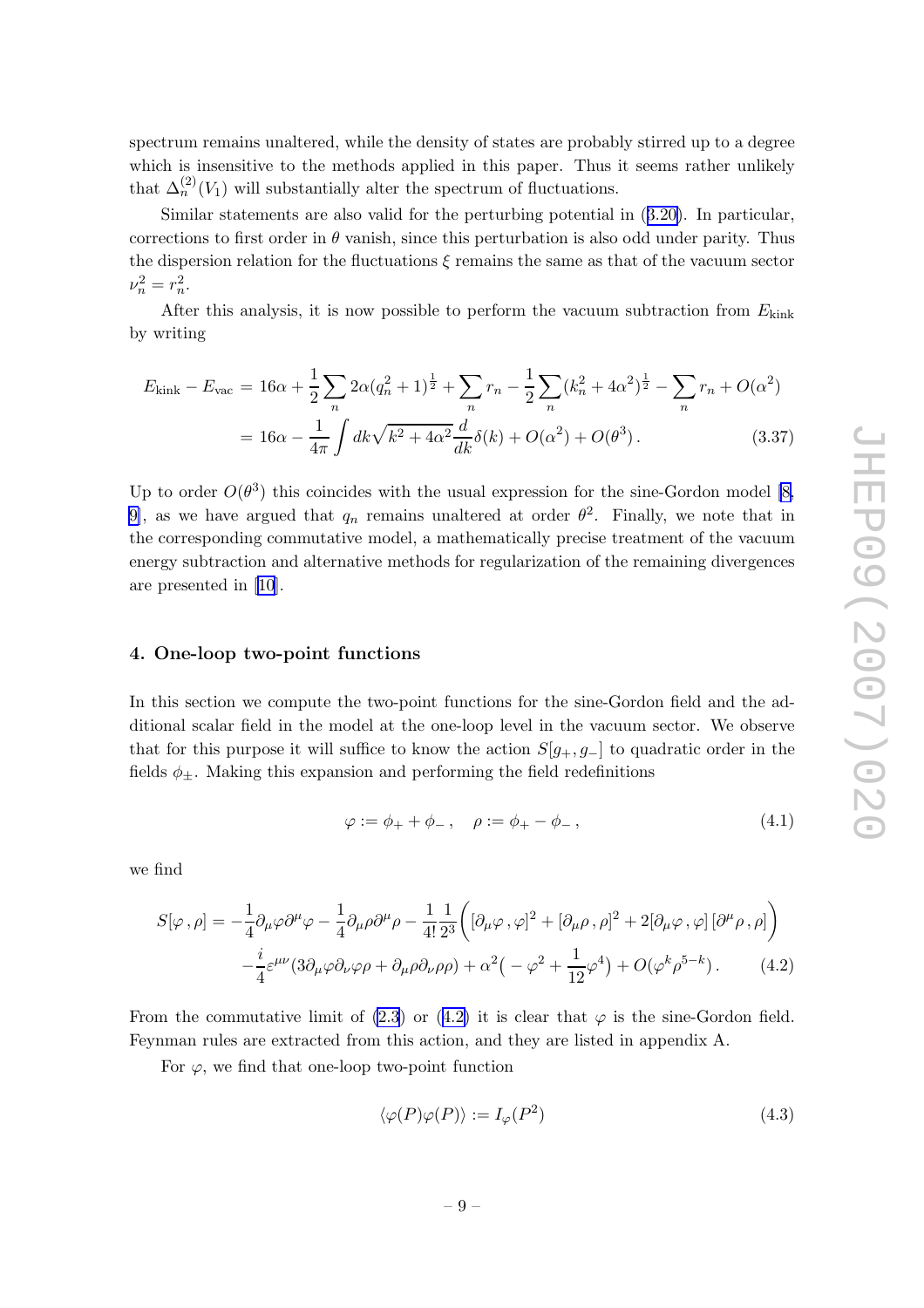<span id="page-11-0"></span>in momentum space is given by the sum of the following integrals:

$$
I_1 = \frac{2\alpha^2}{3(2\pi)^2} \int d^2k \frac{2}{k^2 + 4\alpha^2},\tag{4.4}
$$

$$
I_2 = \frac{\alpha^2}{3(2\pi)^2} \int d^2k \frac{2}{k^2 + 4\alpha^2} e^{-i\theta k \wedge P}, \qquad (4.5)
$$

$$
I_3 = \frac{3^2}{2^2 (2\pi)^2} \int d^2k \frac{(k \wedge P)^2 \sin^2 \left(\theta \frac{k \wedge P}{2}\right)}{(k^2 + 4\alpha^2)((k - P)^2 + \mu^2)},\tag{4.6}
$$

$$
I_4 = \frac{-i}{2^3 (2\pi)^2} \int d^2k \frac{2}{k^2 + 4\alpha^2} \left( k^2 e^{-i\theta \frac{k\wedge P}{2}} - P^2 e^{i\theta \frac{k\wedge P}{2}} \right) \sin\left(\theta \frac{k\wedge P}{2}\right). \tag{4.7}
$$

In  $I_3$  a small mass  $\mu$  for the field  $\rho$  has been introduced to regularize the IR divergence of this integral. We have also used the  $\land$  symbol, which is defined by

$$
a \wedge b := a_t b_y - a_y b_t. \tag{4.8}
$$

The integrals can be performed by standard methods, and full results are given in appendix B. Up to leading order in  $\theta$  and the momentum cut-off  $\Lambda$ , we find the following results, depending on the external momentum P being zero or not.

For  $P = 0$ .  $I_3$  and  $I_4$  vanish while  $I_1$  and  $I_2$  add up to give

$$
I_{\varphi}(P^2 = 0) = \frac{-\alpha^2}{2\pi} \log \frac{4\alpha^2}{\Lambda^2} + \text{subleading terms (s.t.)} \,. \tag{4.9}
$$

In this case, the result coincides with that of the usual sine-Gordon model at one loop.

For  $P \neq 0$ .

$$
I_1 = \frac{-\alpha^2}{3\pi} \log \frac{4\alpha^2}{\Lambda^2} + \text{s.t.}, \quad I_2 = \frac{-\alpha^2}{6\pi} \log \left[ \alpha^2 \theta^2 P^2 + \frac{4\alpha^2}{\Lambda^2} \right] + \text{s.t.}, \tag{4.10}
$$

$$
I_3 = \frac{3^2}{2^6 \pi} \left[ -\frac{8}{\theta} + \int_0^1 dx \left( P^2 \log \frac{\theta^2 P^2 A}{4} - P^2 \log \frac{4\alpha^2}{\Lambda^2} - P^2 \log \left[ 1 + \frac{P^2}{4\alpha^2} x (1 - x) \right] \right] \tag{4.11}
$$

$$
-2\theta P^2 A \log \left[\frac{\theta P}{2}\sqrt{A}\right]\Big)\Big] + \text{s.t.}\,,
$$

$$
I_4 = \frac{1}{2^5 \pi} \left( -\frac{2}{\theta^2 P^2} - P^2 \log(\alpha^2 \theta^2 P^2) + P^2 \log \frac{4\alpha^2}{\Lambda^2} \right) + \text{s.t.},\tag{4.12}
$$

with

$$
A = 4\alpha^2 + (1 - x)\mu^2 + P^2x(1 - x), \qquad (4.13)
$$

and the limit  $\mu^2 \to 0$  can be taken without any ambiguity. Note that in  $I_2$  we have kept the momentum cut-off  $\Lambda$  to stress that  $I_2$  is the term that leads to an IR singularity at zero external momentum and hence to the well known effect of UV/IR mixing. There is no  $UV/IR$  mixing from  $I_3$  and  $I_4$  as these integrals vanish at zero external momentum. This is rather interesting, because  $I_3$  and  $I_4$  appear only due to the noncommutativity of the theory (they vanish identically at  $\theta = 0$ ), nevertheless they do not lead to UV/IR mixing. However, they diverge logarithmically. Moreover, it is worthwhile to note that in (4.11)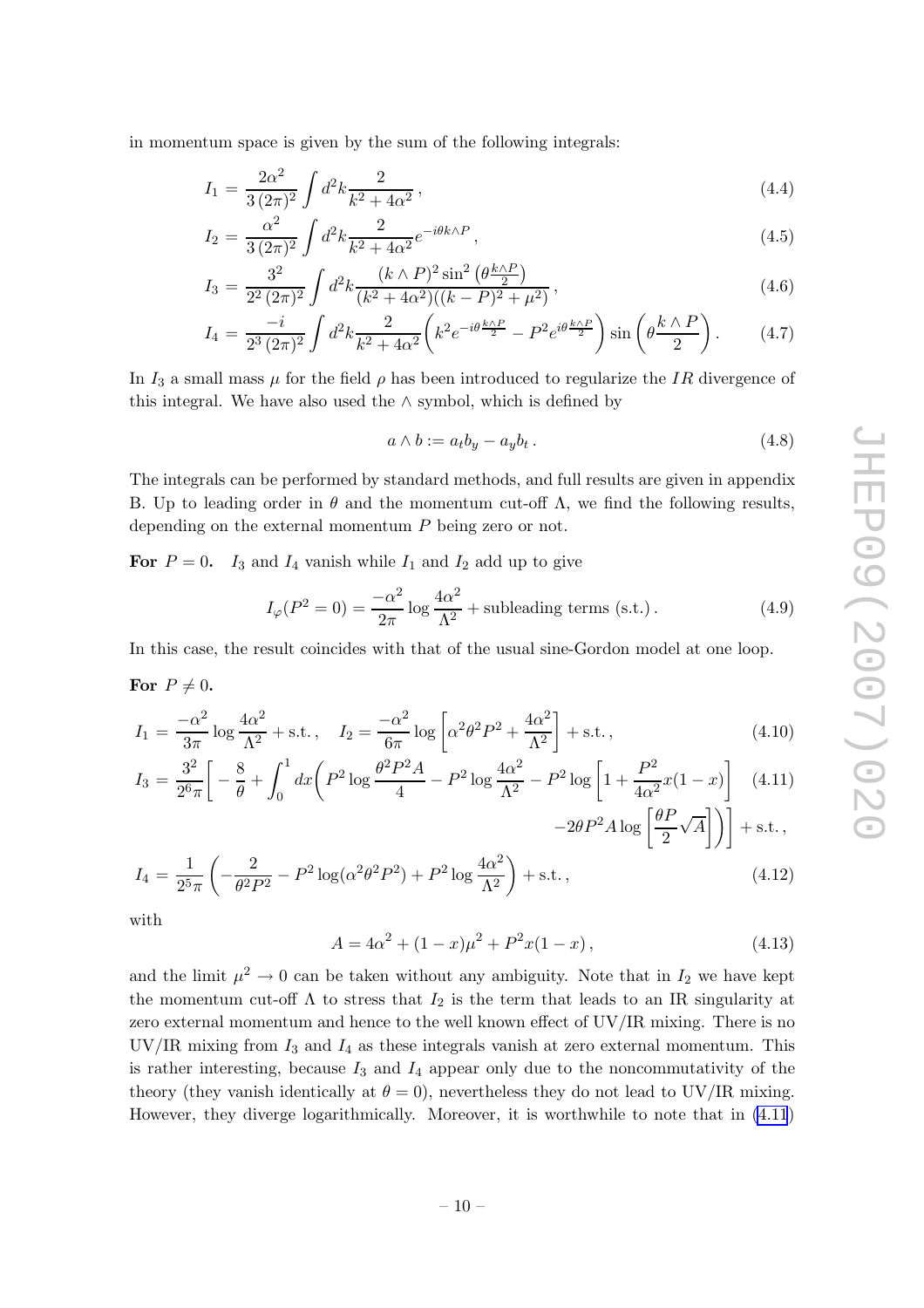and [\(4.12](#page-11-0)) (or more precisely in ([B.2](#page-15-0)) and [\(B.3](#page-15-0))), the  $\theta \to 0$  limit should be taken along with  $\Lambda \to \infty$  to obtain the correct result. This is so because, when  $\theta \neq 0$ , it is necessary to regularize the integrals in  $(4.6)$  $(4.6)$  $(4.6)$  and  $(4.7)$  $(4.7)$  by suitably introducing the cut-off  $\Lambda$ . As  $\theta \to 0$  this cut-off is no longer required, and it must be removed as the integrands in ([4.6](#page-11-0)) and ([4.7\)](#page-11-0) vanish identically.

For the field  $\rho$ , the one-loop two-point function can now be expressed as

$$
I_{\rho}(P^2) := \langle \rho(P)\rho(P) \rangle := \left(\frac{1}{2}I_3 + I_4\right)\bigg|_{4\alpha^2 \to \mu^2}.
$$
\n(4.14)

Thus we observe that  $\langle \rho(P)\rho(P) \rangle$  is present purely due to the noncommutativity of the theory, but amusingly it does not lead to any UV/IR mixing.

Let us now briefly discuss the mass and the field strength renormalization in the Euclidean signature. The renormalized self-energy of  $\varphi$  can be given as

$$
\Sigma_R(P^2) = Z_{\varphi}^{-1} I(P^2) + \delta m_{\varphi}^2 - \delta Z_{\varphi} P^2, \qquad (4.15)
$$

where  $Z_{\varphi} = 1 + \delta Z_{\varphi}$ . We can determine  $\delta m_{\varphi}^2$  and  $\delta Z_{\varphi}$  from the renormalization conditions

$$
\Sigma_R(P^2)\bigg|_{P^2=P_0^2} = 0, \quad \frac{d}{dP^2}\Sigma_R(P^2)\bigg|_{P^2=P_0^2} = 0 \tag{4.16}
$$

at an arbitrary reference momentum  $P_0^2$ .

For instance, when  $\Lambda \to \infty$ , we can focus on the logarithmically divergent parts of  $I_{\varphi}(P^2)$  and  $I_{\rho}(P^2)$ . For  $\delta m_{\varphi}^2$  and  $\delta Z_{\varphi}$  these conditions lead to

$$
\delta m_{\varphi}^2 = \frac{1}{1 + \delta Z_{\varphi}} \left[ \frac{\alpha^2}{3\pi} \log \frac{4\alpha^2}{\Lambda^2} \right], \quad \delta Z_{\varphi} = \frac{-1 + \sqrt{1 - \frac{7}{2^4 \pi} \log \frac{4\alpha^2}{\Lambda^2}}}{2}.
$$
 (4.17)

A similar calculation shows that there is no mass renormalization for the field  $\rho$ , and the field-strength renormalization is given by

$$
\delta Z_{\rho} = \frac{-1 + \sqrt{1 - \frac{5}{2^5 \pi} \log \frac{\mu^2}{\Lambda^2}}}{2}.
$$
\n(4.18)

It is important to stress, that the above expressions for  $\delta m_{\varphi}^2$ ,  $\delta Z_{\varphi}$  and  $\delta Z_{\rho}$  are valid for  $\theta \neq 0$ , although  $\theta$  does not explicitly appear in them. As we have already remarked, when θ approaches to zero in  $I_{\varphi}(P^2)$  and  $I_{\rho}(P^2)$ , the divergent terms in the cut-off Λ cancel with those terms divergent in  $\theta$ . In this case, the standard answer for the commutative sine-Gordon model will be recovered, and a mass counter term will be sufficent to renormalize the theory.

When the results for the one-loop amplitude  $I(P^2)$  are analytically continued to the Minkowski space, the logarithms develop branch cuts. This leads to imaginary parts in the total one-loop amplitudes  $I_{\varphi}(P^2), I_{\rho}(P^2)$ , which for space-like external momenta leads to a violation of unitarity. The latter is a rather typical behaviour, known to occur in certain formulations of time-space noncommutative field theories[[12\]](#page-16-0). We observe the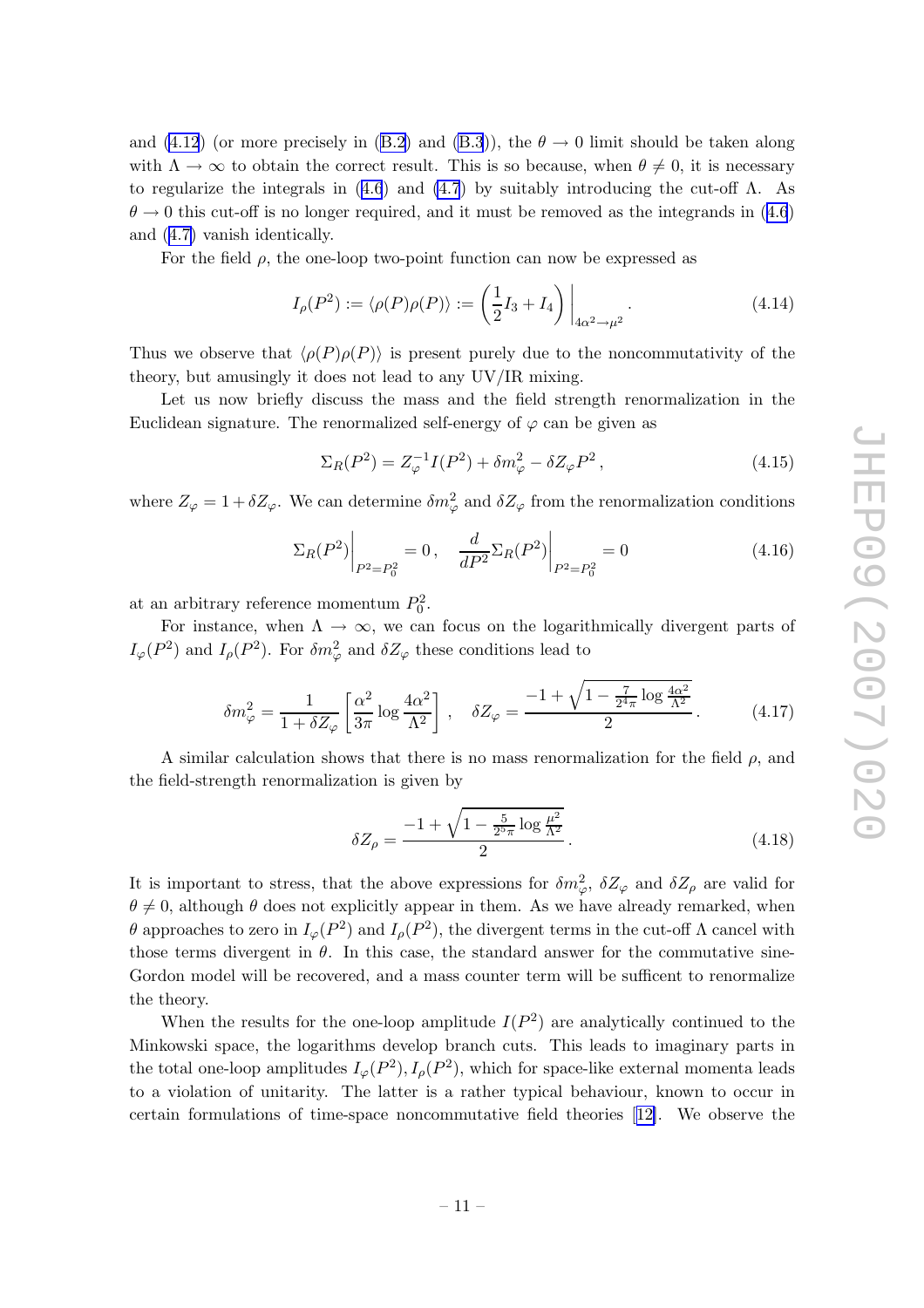<span id="page-13-0"></span>integrability and causal tree-level S-matrix of the current model are unable to improve this rather catastrophic behaviour.

It is, however, important to point out that there are alternative ways of formulating time-spacenoncommutative theories, which preserve unitarity  $[13-15]$  $[13-15]$  $[13-15]$  $[13-15]$ . The applicability of these formulations to the present model remains an open problem. In this context, we note that the integrability of a time-space noncommutative sinh-Gordon model has recently been studied in [\[16\]](#page-16-0).

#### 5. Conclusions and outlook

In this article we employed semi-classical methods to study the quantum properties of the integrable time-space noncommutative sine-Gordon model defined by the action ([2.3\)](#page-3-0). We have examined the fluctuations at quadratic order around the static kink solution. The spectrum of the fluctuations for the sine-Gordon field consists of a single discrete mode (the zero mode) followed by a continuum. Applying standard perturbation theory, we have proved that at  $O(\theta)$  this spectrum coincides with that of the corresponding commutative theory. We have also reasoned, by means of qualitative arguments, that the same conclusion holds at  $O(\theta^2)$  as well. It is worthwhile to note that the collective-coordinate quantization of the zero mode may reveal novel properties of this model. However, this appears to be a formidable task, as the standard methods are not directly applicable in this context, due to time-space noncommutativity.

We also studied the one-loop structure of the two-point functions for the sine-Gordon field  $\varphi$  and the additional scalar field  $\rho$ , in the vacuum sector and showed that they have logarithmic divergences. Using these results, we have computed the mass and field strength renormalization counterterms in the Euclidean signature. We have seen that the two-point function for the sine-Gordon field exhibits UV/IR mixing, and one-loop amplitudes for both  $\varphi$  and  $\rho$  develop imaginary parts under Wick rotation to the Minkowski signature. The latter fact violates unitarity relations for space-like external momenta. This property presents an important obstacle in studying the quantum corrections to the mass of the sine-Gordon kink. Although the usual vacuum subtraction can be performed as in [\(3.37](#page-10-0)), the mass and field-strength renormalization counterterms can not be unambiguously identified in Minkowski space. It may be useful to study the corresponding aspects of the  $2 + 1$ dimensional sigma model [\[5\]](#page-15-0) from which the model considered in this paper descends by dimensional and algebraic reduction. This may help us to built further inroads to the structure of these theories.

#### Acknowledgments

S.K. is supported by the Deutsche Forschungsgemeinschaft (DFG) under grant LE 838/9.

#### A. Feynman rules

In Euclidean signature, Feynman rules that follow from the action [\(4.2\)](#page-10-0) are as follows. In all the vertices momentum conservation is already imposed.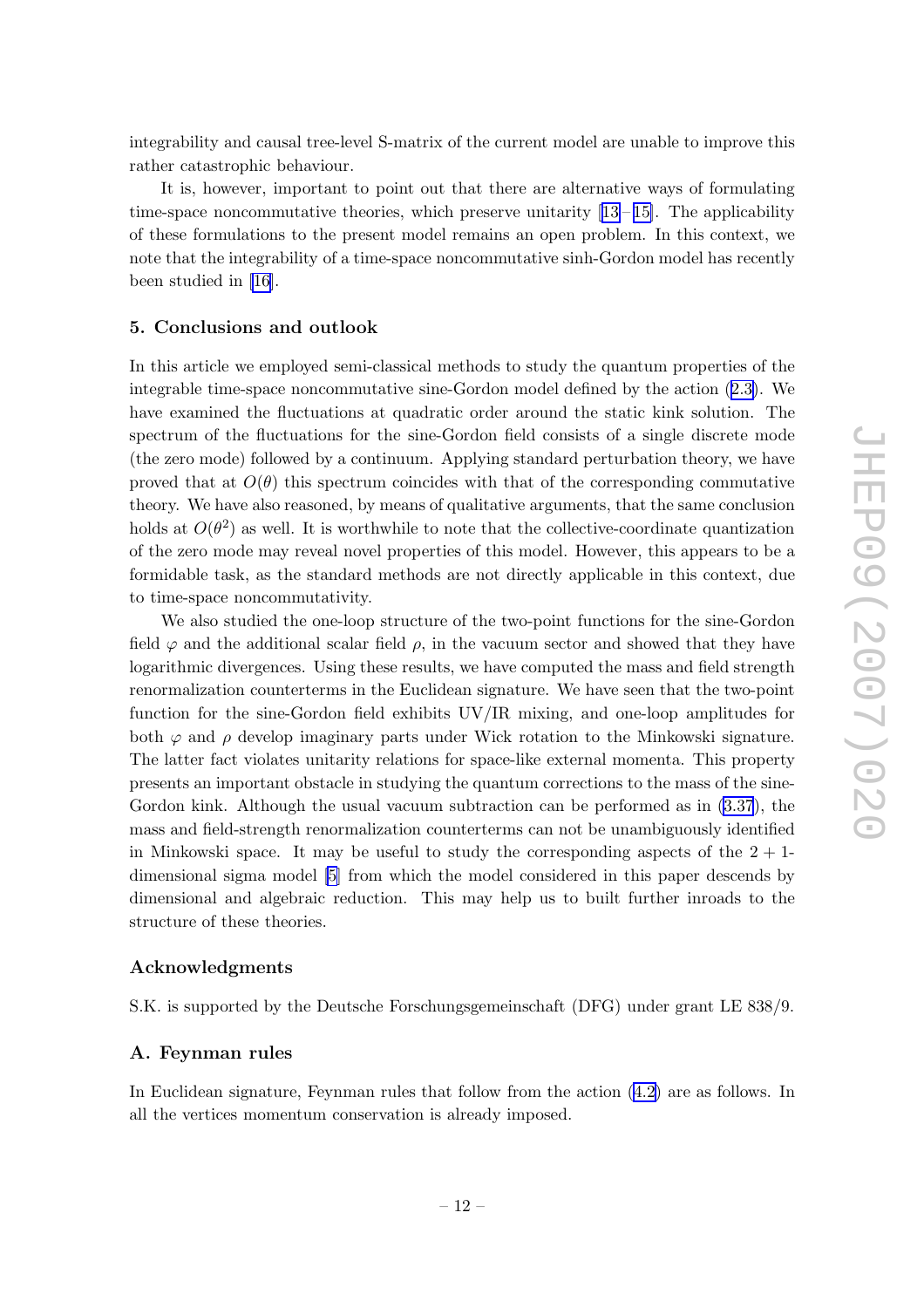$\bullet~$  The propagators are

$$
\equiv \langle \varphi \varphi \rangle = \frac{2}{k^2 + 4\alpha^2}, \qquad \qquad \equiv \langle \rho \rho \rangle = \frac{2}{k^2}.
$$
 (A.1)

 $\bullet$  The vertices are<br>  $\overline{\phantom{0}}$ 

$$
= -\frac{1}{2^2} \left[ (k_1 \wedge k_2) \sin \left( \theta \frac{k_1 \wedge k_2}{2} \right) \right]
$$
  
\n
$$
+ (k_2 \wedge k_3) \sin \left( \theta \frac{k_2 \wedge k_3}{2} \right) + (k_1 \wedge k_3) \sin \left( \theta \frac{k_1 \wedge k_3}{2} \right) \right]
$$
  
\n
$$
= -\frac{1}{3 \cdot 2^2} \left[ (k_1 \wedge k_2) \sin \left( \theta \frac{k_1 \wedge k_2}{2} \right) + (k_2 \wedge k_3) \sin \left( \theta \frac{k_2 \wedge k_3}{2} \right) + (k_1 \wedge k_3) \sin \left( \theta \frac{k_1 \wedge k_3}{2} \right) \right]
$$
  
\n(A.3)

$$
= -\frac{i}{2^4 \cdot 4!} \left[ k_1 \cdot (k_3 - k_2) \sin \left( \theta \frac{k_2 \wedge k_3}{2} \right) e^{-\frac{i}{2} \theta k_1 \wedge (k_2 + k_3)} \right]
$$
(A.4)  
+  $k_2 \cdot (k_4 - k_3) \sin \left( \theta \frac{k_3 \wedge k_4}{2} \right) e^{-\frac{i}{2} \theta k_2 \wedge (k_3 + k_4)}$   
+  $k_3 \cdot (k_1 - k_4) \sin \left( \theta \frac{k_4 \wedge k_1}{2} \right) e^{-\frac{i}{2} \theta k_3 \wedge (k_1 + k_4)}$   
+  $k_4 \cdot (k_2 - k_1) \sin \left( \theta \frac{k_1 \wedge k_2}{2} \right) e^{-\frac{i}{2} \theta k_4 \wedge (k_1 + k_2)}$   
+  $\frac{1}{12} \alpha^2 e^{-\frac{i}{2} \theta (k_1 \wedge k_2 + k_1 \wedge k_3 + k_2 \wedge k_3)}$  (A.4)

$$
= \frac{1}{2^3 4!} \left[ (k_1 - k_2) \cdot (k_3 - k_4) \sin \left( \theta \frac{k_1 \wedge k_2}{2} \right) \sin \left( \theta \frac{k_3 \wedge k_4}{2} \right) \right]
$$
\n
$$
(k_2 - k_3) \cdot (k_4 - k_1) \sin \left( \theta \frac{k_2 \wedge k_3}{2} \right) \sin \left( \theta \frac{k_4 \wedge k_1}{2} \right) \right]
$$
\n
$$
(k_2 - k_3) \cdot (k_4 - k_1) \sin \left( \theta \frac{k_2 \wedge k_3}{2} \right) \sin \left( \theta \frac{k_4 \wedge k_1}{2} \right)
$$

$$
\left(\lambda_{1}^{2} - \frac{i}{2^{4} \cdot 4!} \left[ k_{1} \cdot (k_{3} - k_{2}) \sin \left( \theta \frac{k_{2} \wedge k_{3}}{2} \right) e^{-\frac{i}{2} \theta k_{1} \wedge (k_{2} + k_{3})} + k_{2} \cdot (k_{4} - k_{3}) \sin \left( \theta \frac{k_{3} \wedge k_{4}}{2} \right) e^{-\frac{i}{2} \theta k_{2} \wedge (k_{3} + k_{4})} + k_{3} \cdot (k_{1} - k_{4}) \sin \left( \theta \frac{k_{4} \wedge k_{1}}{2} \right) e^{-\frac{i}{2} \theta k_{3} \wedge (k_{1} + k_{4})} + k_{4} \cdot (k_{2} - k_{1}) \sin \left( \theta \frac{k_{1} \wedge k_{2}}{2} \right) e^{-\frac{i}{2} \theta k_{4} \wedge (k_{1} + k_{2})} \right].
$$
\n(A.6)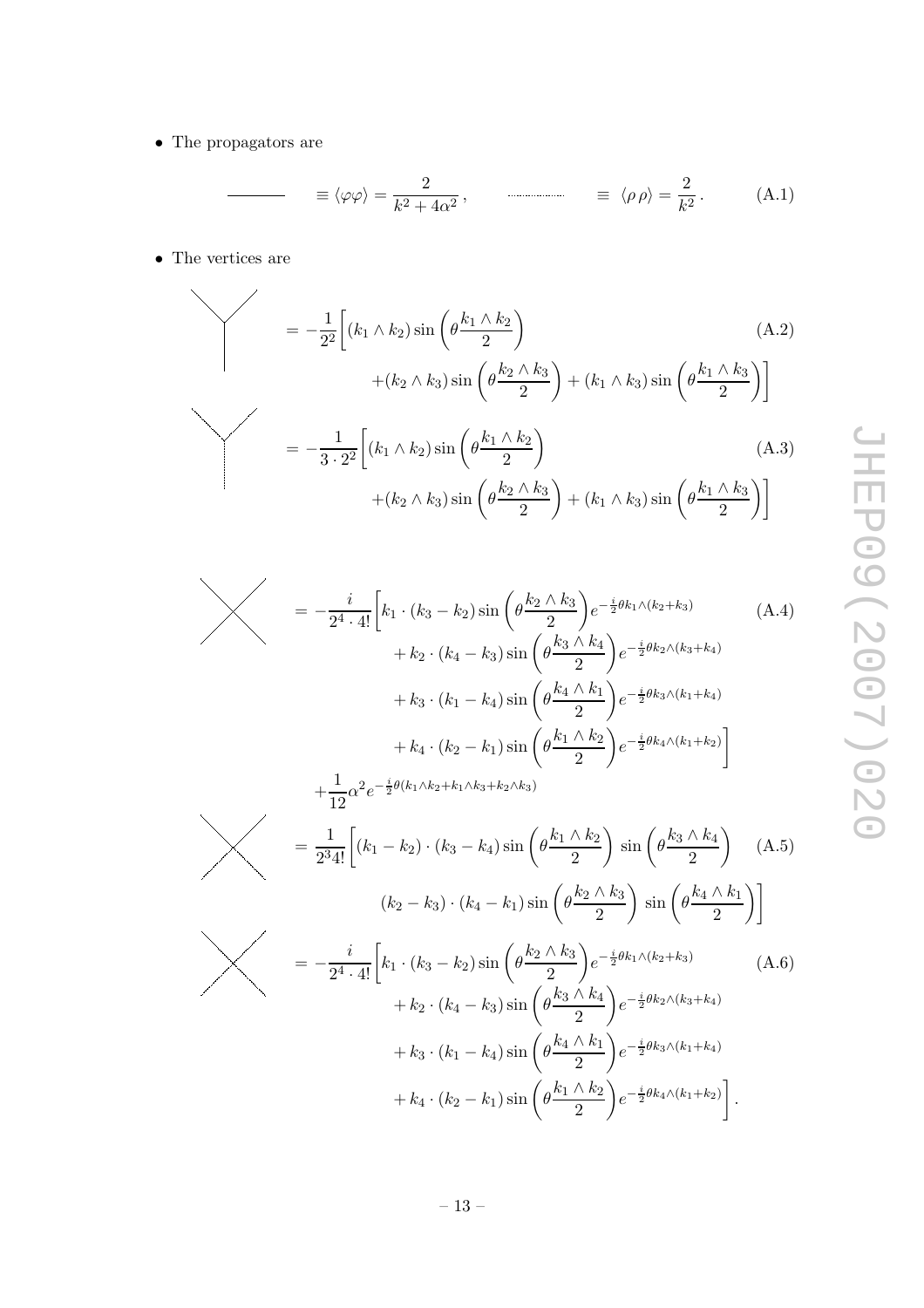#### <span id="page-15-0"></span>B. Results of the loop integrals

In this appendix we give the full result for the integrals  $I_1, I_2, I_3, I_4$  given in [\(4.5](#page-11-0)), [\(4.6](#page-11-0)), [\(4.7](#page-11-0)). We have

$$
I_1 = \frac{2\alpha^2}{3\pi} K_0 \left(\frac{4\alpha}{\Lambda}\right), \quad I_2 = \frac{\alpha^2}{3\pi} K_0 \left(4\alpha \sqrt{\frac{\theta^2 P^2}{4} + \frac{1}{\Lambda^2}}\right),\tag{B.1}
$$

$$
I_3 = \frac{3^2}{2^4 \pi} \int_0^1 dx \left[ -\frac{P^2}{2} K_0(\theta P \sqrt{A}) - 2P \sqrt{A} K_1(\theta P \sqrt{A}) + \frac{P^2}{2} K_0 \left( \frac{2\sqrt{A}}{\Lambda} \right) \right], \quad (B.2)
$$

where  $P = \sqrt{P^2}$ ,  $K_{\nu}(x)$  is the modified Bessel function and A is already defined in [\(4.13](#page-11-0)). For  $I_4$  we have

$$
I_4 = \frac{1}{2^4 \pi} \left[ -P^2 K_0 \left( \frac{4\alpha}{\Lambda} \right) + P^2 K_0 (2\alpha \theta P) - 4\alpha^2 K_{-2} (2\alpha \theta P) + \frac{2\alpha}{\theta P} K_{-1} (2\alpha \theta P) \right].
$$
 (B.3)

It is worthwhile to note that an integral of the form  $\frac{1}{2\pi}$  $\frac{1}{(2\pi)^2} \int d^2k \frac{k^2}{k^2+4}$  $\frac{k^2}{k^2+4\alpha^2}$  is present in ([4.7](#page-11-0)). This integral can be set to zero after dimensional regularization. In order to see this, note that in  $d$  dimensions we have  $1$ 

$$
\frac{1}{(2\pi)^2} \int d^d k \frac{k^2}{k^2 + 4\alpha^2} = \frac{-i\frac{d}{2}\Gamma(-\frac{d}{2})}{(4\pi)^{\frac{d}{2}}(4\alpha^2)^{-\frac{d}{2}}}.
$$
 (B.4)

This expression has no poles at  $d = 0$ , and for  $d \geq 0$  it is proportional to a positive power of  $4\alpha^2$ . Thus, it can be set to zero without loss of generality.

#### References

- [1] M.R. Douglas and N.A. Nekrasov, Noncommutative field theory, [Rev. Mod. Phys.](http://www-spires.slac.stanford.edu/spires/find/hep/www?j=RMPHA%2C73%2C977) 73 (2001) [977](http://www-spires.slac.stanford.edu/spires/find/hep/www?j=RMPHA%2C73%2C977) [[hep-th/0106048](http://arxiv.org/abs/hep-th/0106048)].
- [2] M.T. Grisaru and S. Penati, *The noncommutative Sine-Gordon system*, [hep-th/0112246](http://arxiv.org/abs/hep-th/0112246).
- [3] M.T. Grisaru, L. Mazzanti, S. Penati and L. Tamassia, Some properties of the integrable noncommutative Sine-Gordon system, JHEP 04 [\(2004\) 057](http://jhep.sissa.it/stdsearch?paper=04%282004%29057) [[hep-th/0310214](http://arxiv.org/abs/hep-th/0310214)].
- [4] O. Lechtenfeld, L. Mazzanti, S. Penati, A.D. Popov and L. Tamassia, Integrable noncommutative Sine-Gordon model, [Nucl. Phys.](http://www-spires.slac.stanford.edu/spires/find/hep/www?j=NUPHA%2CB705%2C477) **B 705** (2005) 477 [[hep-th/0406065](http://arxiv.org/abs/hep-th/0406065)].
- [5] O. Lechtenfeld and A.D. Popov, *Scattering of noncommutative solitons in*  $2 + 1$  *dimensions*, [Phys. Lett.](http://www-spires.slac.stanford.edu/spires/find/hep/www?j=PHLTA%2CB523%2C178) B 523 (2001) 178 [[hep-th/0108118](http://arxiv.org/abs/hep-th/0108118)].
- [6] C.-S. Chu and O. Lechtenfeld, *Time-space noncommutative abelian solitons*, *[Phys. Lett.](http://www-spires.slac.stanford.edu/spires/find/hep/www?j=PHLTA%2CB625%2C145)* **B** 625 [\(2005\) 145](http://www-spires.slac.stanford.edu/spires/find/hep/www?j=PHLTA%2CB625%2C145) [[hep-th/0507062](http://arxiv.org/abs/hep-th/0507062)].
- [7] R. Wimmer, D 0-D 4 brane tachyon condensation to a BPS state and its excitation spectrum in noncommutative super Yang-Mills theory, JHEP 05 [\(2005\) 022](http://jhep.sissa.it/stdsearch?paper=05%282005%29022) [[hep-th/0502158](http://arxiv.org/abs/hep-th/0502158)].
- [8] R.F. Dashen, B. Hasslacher and A. Neveu, Nonperturbative methods and extended hadron models in field theory. 2. Two-dimensional models and extended hadrons, [Phys. Rev.](http://www-spires.slac.stanford.edu/spires/find/hep/www?j=PHRVA%2CD10%2C4130)  $\bf{D}$  10 [\(1974\) 4130](http://www-spires.slac.stanford.edu/spires/find/hep/www?j=PHRVA%2CD10%2C4130); The particle spectrum in model field theories from semiclassical functional integral techniques, Phys. Rev.  $D$  11 [\(1975\) 3424.](http://www-spires.slac.stanford.edu/spires/find/hep/www?j=PHRVA%2CD11%2C3424)